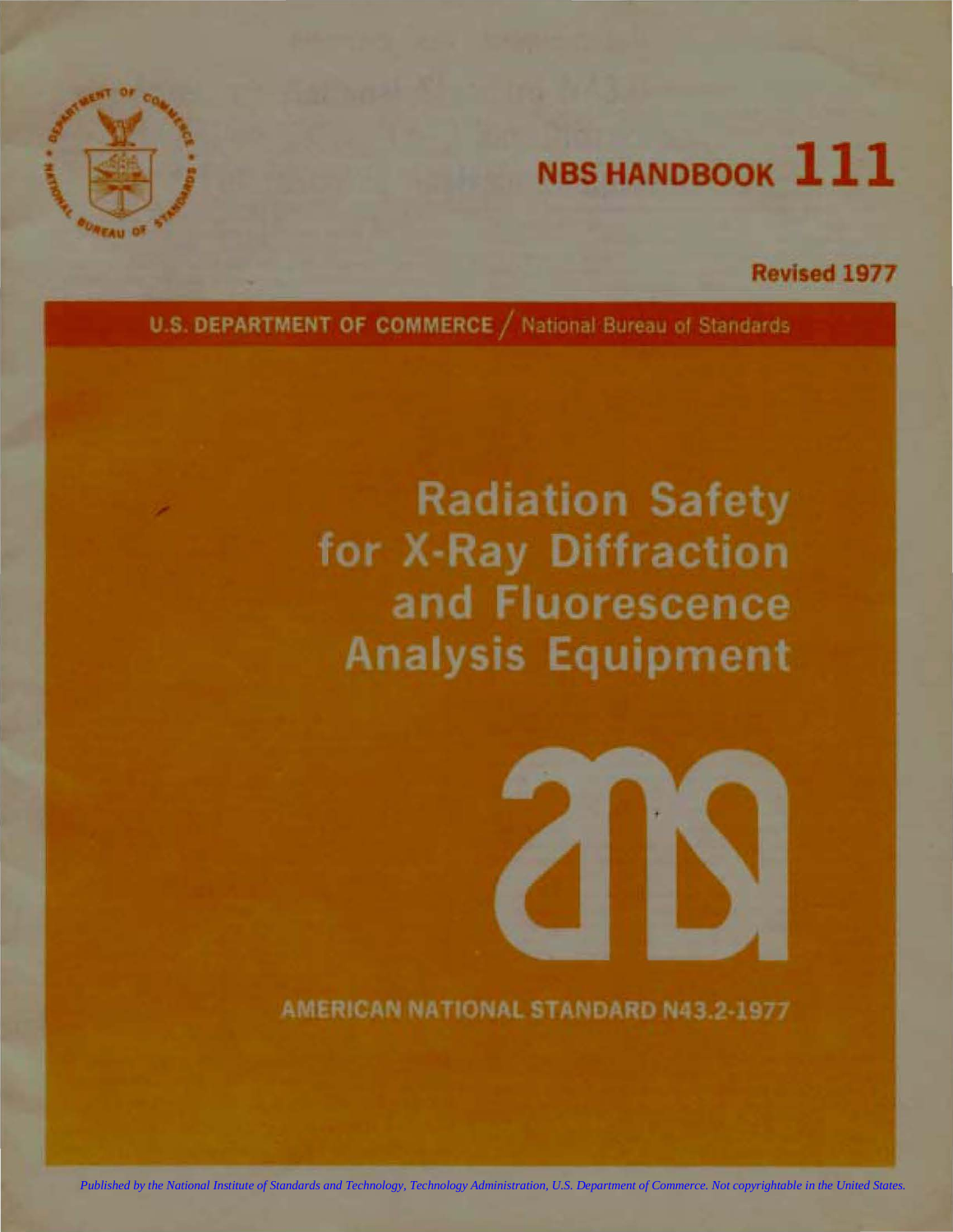## American National Standard N43.2 Radiation Safety for X-Ray Diffraction and Fluorescence Analysis Equipment

American National Standards Institute Subcommittee N43-1

Under the sponsorship of the National Bureau of Standards Washington, D.C. 20234

Approved August 12, 1977 American National Standards Institute New York, N.Y. 10018

ANSI N43.2-1977

Revision of N43.2-1971



U.S. DEPARTMENT OF COMMERCE, Juanita M. Kreps, Secretary

Dr. Sidney Harman, Under Secretary

Jordan J. Baruch, Assistant Secretary for Science and Technology

NATIONAL BUREAU OF STANDARDS, Ernest Ambler, Director

Issued May 1977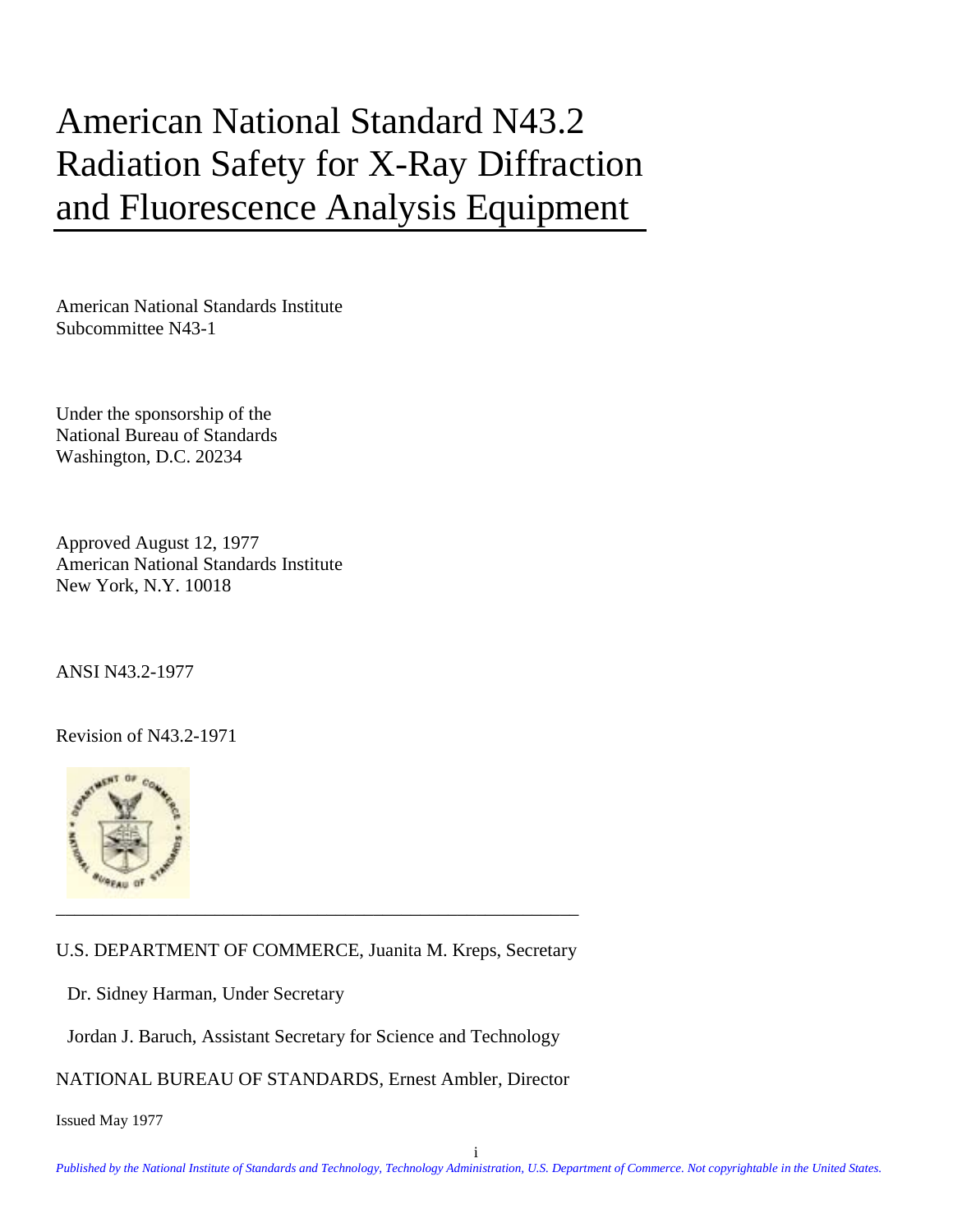#### **Library of Congress Catalog Card Number: 71-189153**

National Bureau of Standards Handbook 111

Nat. Bur. Stand. (U.S.), Handb. 111 Revised, 20 pages (Apr. 1978) CODEN: NBSHAP

U.S. GOVERNMENT PRINTING OFFICE

WASHINGTON: 1978

\_\_\_\_\_\_\_\_\_\_\_\_\_\_\_\_\_\_\_\_\_\_\_\_\_\_\_\_\_\_\_\_\_\_\_\_\_\_\_\_\_\_\_\_\_\_\_\_\_\_\_\_\_\_\_\_\_\_\_\_\_\_\_\_\_\_\_\_\_\_\_\_\_\_\_\_\_\_\_\_\_\_\_\_\_

For sale by the Superintendent of Documents, U.S. Government Printing Office, Washington, D.C. 20402 Stock No. 003-003-01917-8 Price \$1

(Add 25 percent additional for other than U.S. mailing).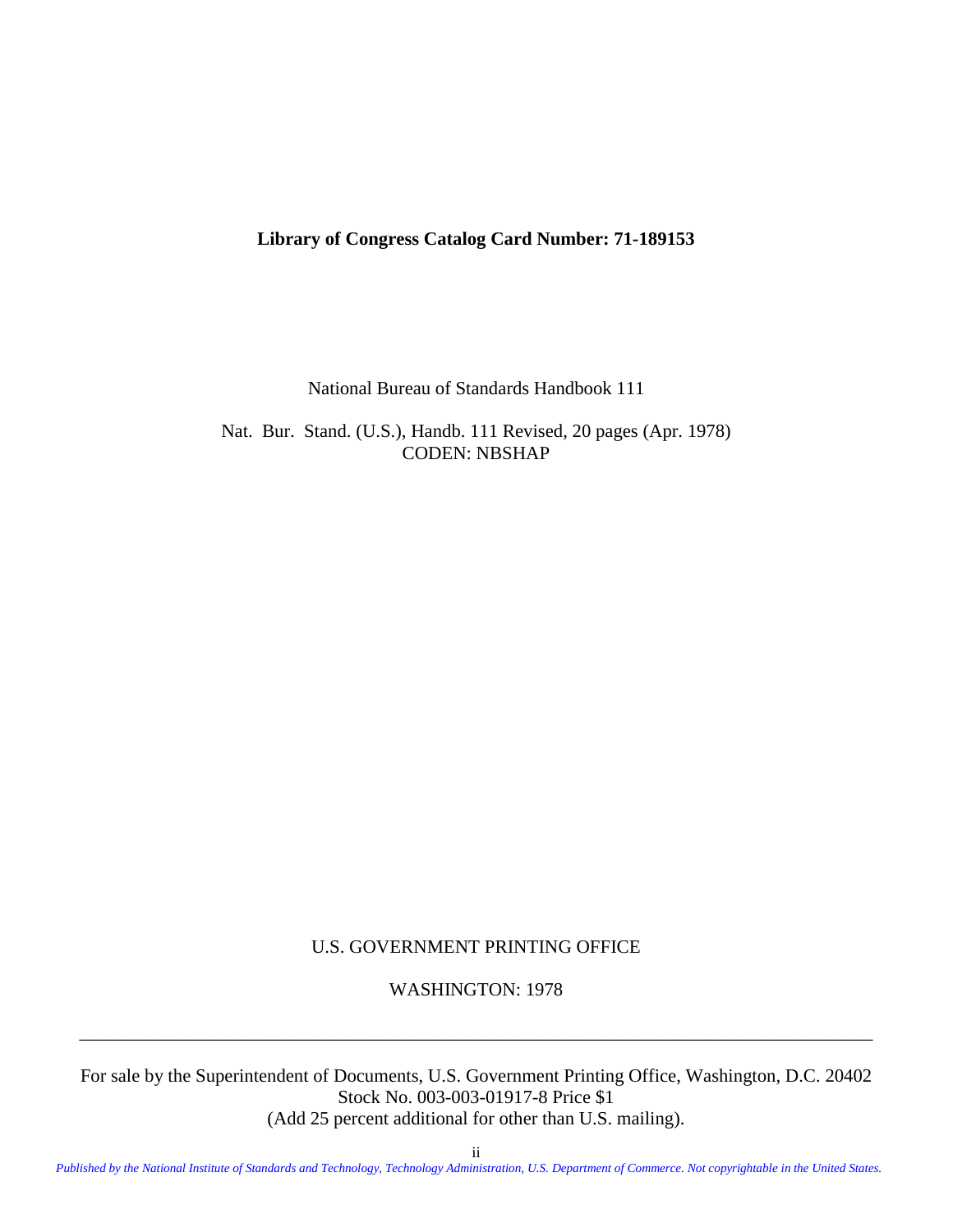#### **American National Standard**

An American National Standard implies a consensus of those substantially concerned with its scope and provisions. An American National Standard is intended as a guide to aid the manufacturer, the consumer, and the general public. The existence of an American National Standard does not in any respect preclude anyone, whether he has approved the standard or not, from manufacturing, marketing, purchasing, or using products, processes, or procedures not conforming to the standard. American National Standards are subject to periodic review and users are cautioned to obtain the latest editions. Producers of goods made in conformity with an American National Standard are encouraged to state in their own advertising, promotion material, or on tags or labels, that the goods are produced in conformity with particular American National Standards.

CAUTION NOTICE. This American National Standard may be revised or withdrawn at any time. The procedures of the American National Standards Institute require that action be taken to reaffirm, revise, or withdraw this standard no later than five (5) years from the date of publication. Purchasers of American National Standards may receive current information on all standards by calling or waiting the American National Standards Institute, 1430 Broadway, New York, N.Y. 10018**.**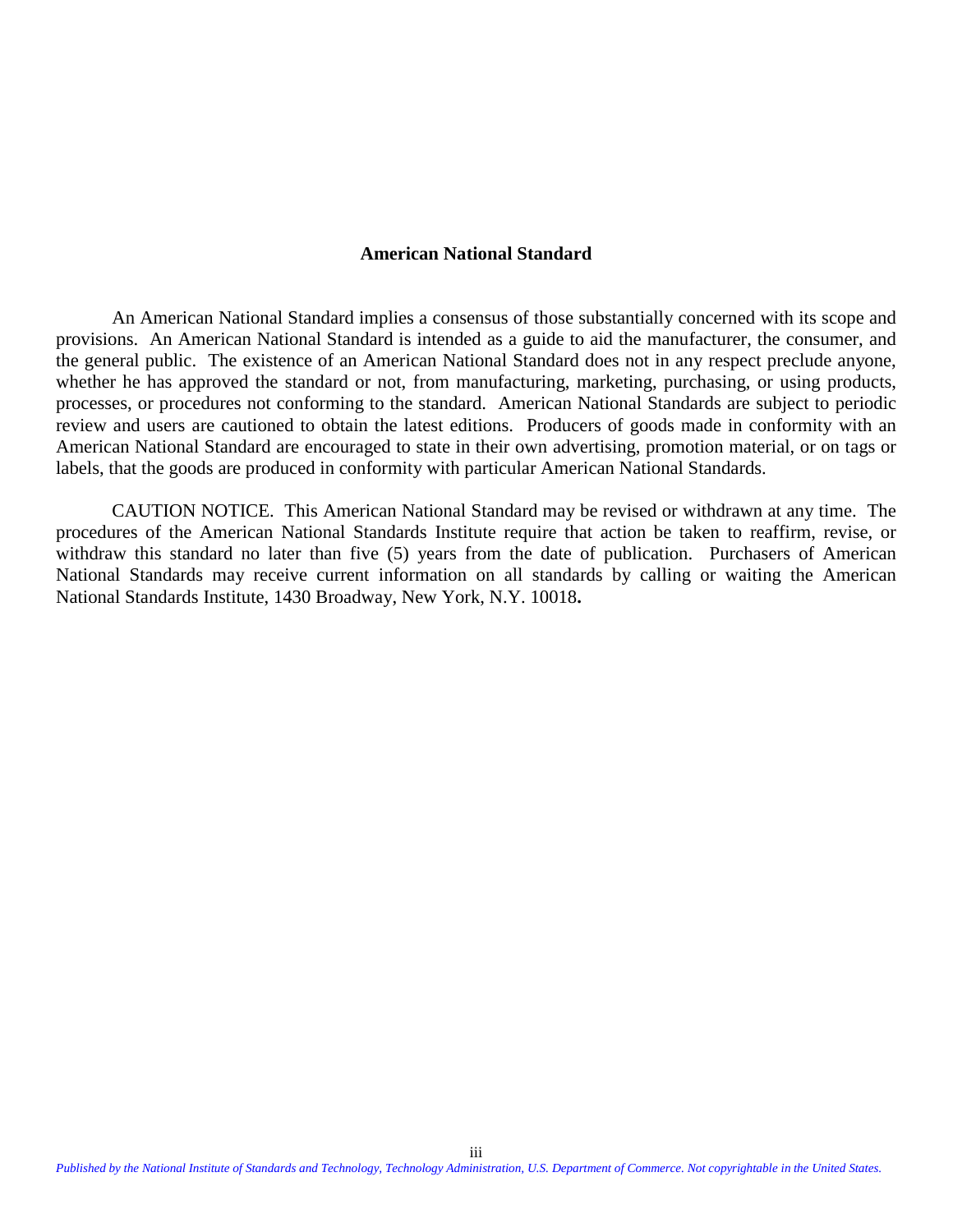## **Preface**

<span id="page-4-0"></span>(This preface is not a part of American National Standard N43.2-1977, but is included for information purposes only.)

The problem of radiation hazards connected with the operation of x-ray diffraction and fluorescence analysis equipment has been a continuing one since the advent of such equipment. In 1946 Sectional Committee Z54 of the American Standards Association issued American War Standard Z54.1, "Safety Code for the Industrial Use of X-rays" which included a section on x-ray diffraction units.

In 1967 the American Standards Association was superseded by the USA Standard Institute and Committee N43 was organized under the sponsorship of the National Bureau of Standards to replace Sectional Committee Z54. The scope of the new committee is "standards pertaining to products and equipment, for nonmedical scientific, industrial, and educational uses, involving ionizing radiation sources including radioactive materials, accelerators, and x-ray equipment but excluding nuclear reactors."

The responsibility to develop standards for x-ray diffraction and fluorescence analysis equipment was assigned to Subcommittee N43-1. American National Standard N43.2-1971"Radiation Safety for X-ray Diffraction and Fluorescence Analysis Equipment" was approved October 6, 1971 and published as NBS Handbook 111. Action to reaffirm the standard with minor revisions was taken in 1976.

Realizing that questions may arise from time to time concerning interpretations of this standard, provisions have been made for an Interpretations Committee in order that uniform handling of questionable cases may be provided. It is recommended that anyone using this standard. and desiring an interpretation of a questionable case communicate with the American National Standards Institute.

Suggestions for improvement gained in the use of this standard will be welcome. They should be sent to the American National Standards Institute, 1430 Broadway, New York, N.Y. 10018.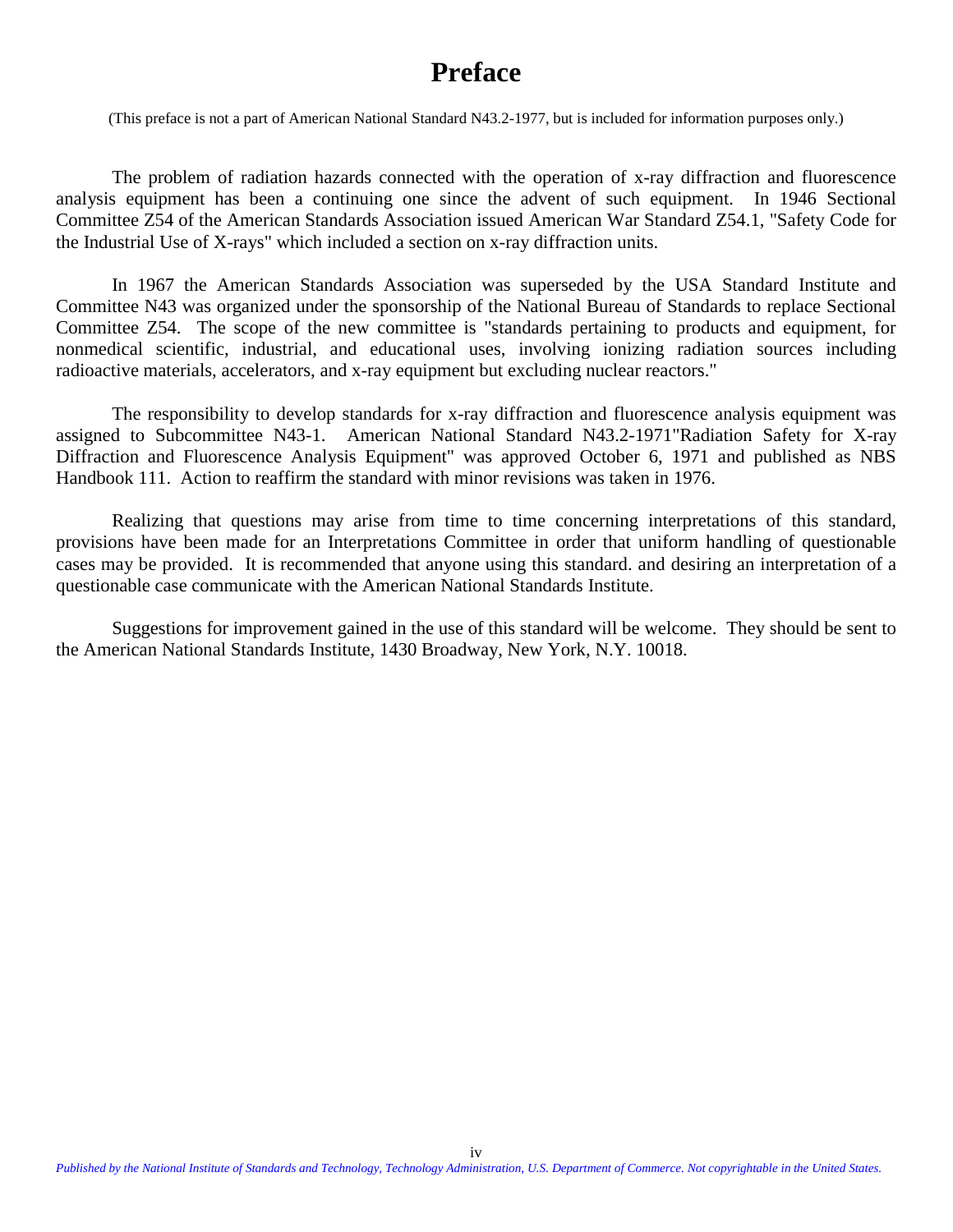American National Standards Committee N43 had the following members at the time it processed and approved this standard:

#### Elmer H. Eisenhower

#### *Chairperson*

*Organization Represented*

Aerospace Industries Association Air Transport Association American Chemical Society American Conference of Governmental Industrial Hygienists American Crystallographic Association American Federation of Labor and Congress of Industrial Organizations American Industrial Hygiene Association American Insurance Association American Iron and Steel Institute

American Mutual Insurance Alliance

American Nuclear Society

American Public Health Association, Inc.

American Society of Mechanical Engineers American Society for Nondestructive Testing, Inc.

American Society for Testing and Materials

American Welding Society Association of State and Territorial Health Officers Conference of Radiation Control Program Directors Health Physics Society

Institute of Electrical and Electronics Engineers, Inc. Instrument Society of America International Association of Machinists and Aerospace Workers International Brotherhood of Electrical Workers National Bureau of Standards National Council on Radiation Protection and Measurements National Electrical Manufacturers Association Underwriters' Laboratories, Inc. U.S. Nuclear Regulatory Commission U.S. Department of the Air Force, Office of the Surgeon General U.S. Department of the Army, Office of the Surgeon General U.S. Department of Defense U.S. Department of Health, Education and

Welfare-Public Health Service

Individual Member

*Name of Representative*

Leon Maggio Warren J. Weldon Edward E. Beauchamp LTC Gordon M. Lodde

Stanley Block Jack R. Suarez

Walter H. Konn

John G. Pack Anthony LaMastra Wayne T. Brooks (Alt.) Leon D. Horowitz Thomas F. Bresnahan (Alt.) E. Alfred Burrill W. E. Kreger (Alt.) Francis J. Bradley Jesse Lieberman (Alt.) Herbert R. Isenburger John P. Battema Warren M. Holm (Alt.) Marvin M. Turkanis Jack Bystrom (Alt.) Edward L. Criscuolo Franklin M. Foote Leonard Solon Richard Lane (Alt.) John H. Weiler Robert M. Ryan (Alt.) Thomas R. Kohler H. L. Cook, Jr. J. George Eichhorn Paul R. Shoop Elmer H. Eisenhower Carl B. Braestrup E. Dale Trout (Alt.) M. L. Jackson L. S. Homa Robert Barker Lt. Col. William D. Howell Lt. Col. Owen H. Kittilstad (Alt.) LTC Edward W. Blackburn Col. John E. Ward (Alt.) Satrak Der Boghosian Charles P. Merhib (Alt.) Walter E. Gundaker Edwin A. Miller (Alt.) John R. Duke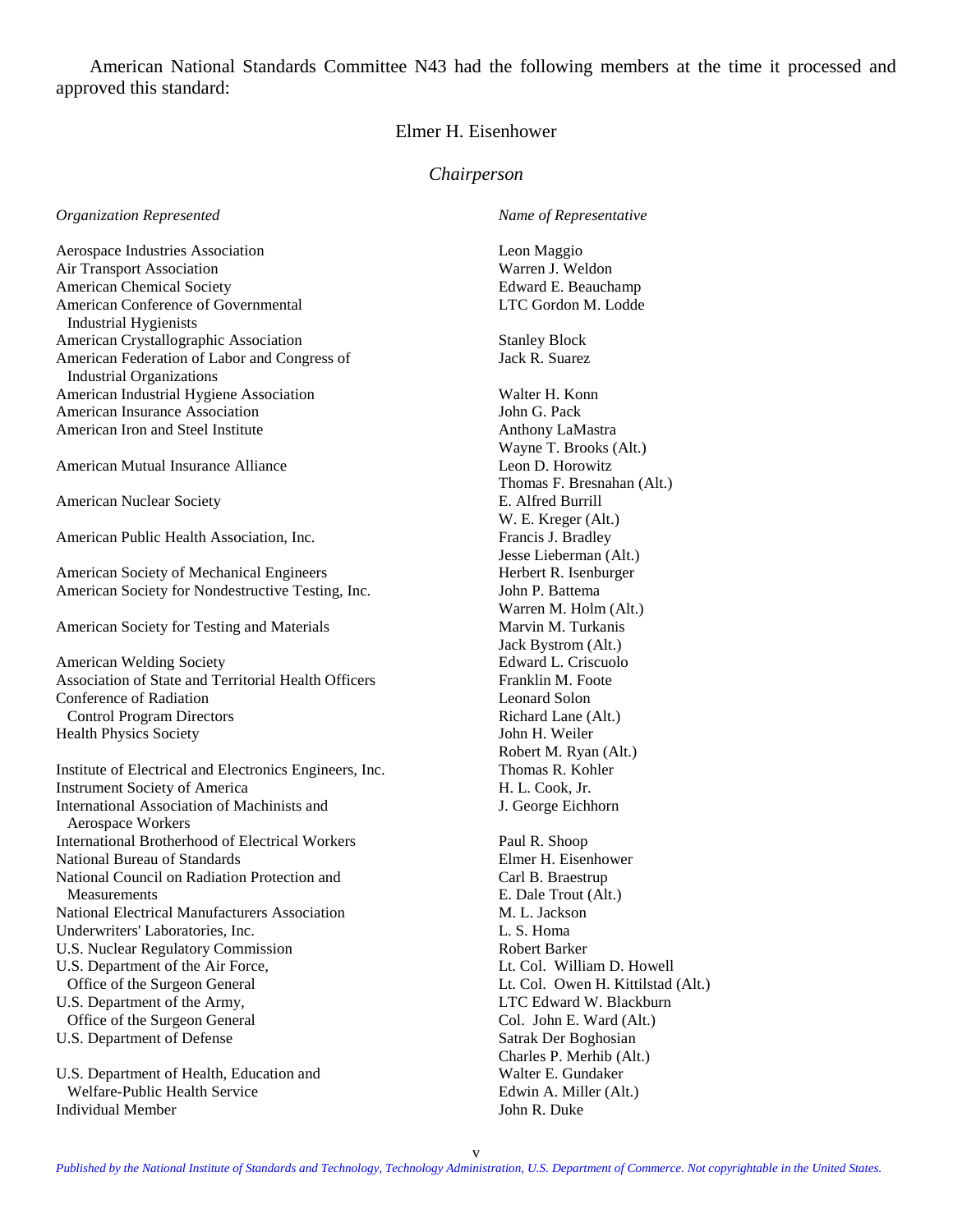#### **Members of Original Subcommittee N43-1**

John P. Battema Thomas M. Moore Philips Electronic Instruments U.S. Public Health Service

Stanley Block, Chairman Howard W. Pickett

James A. Dunne Ellen M. Proctor California Institute of Technology, Pasadena Picker Corporation

Walter E. Gundaker Charles Robbins U.S. Public Health Service U.S. Department of Navy

John Howley **Reuben Rudman** National Institutes of Health Adelphi University

Thomas Loftus **Abraham Schwebel** 

George R. Mahn Robert K. Scott

Floyd A. Mauer, Secretary **Nights, 2008** William E. Shoemaker<br>National Bureau of Standards **Multiple American Mutual Insur** 

Joseph W. Miller Bethlehem Steel Corp.

National Bureau of Standards General Electric Co., AMBS

National Bureau of Standards National Bureau of Standards

Machlett Laboratories, Inc. Harbison-Walker Refractories Co.

American Mutual Insurance Alliance

## **Current Members of Subcommittee N43-1**

Stanley Block, Chairperson Floyd A. Mauer, Secretary

Walter E. Gundaker Sidney B. Miller U.S. Public Health Service Diano Corporation

David J. Haas Thomas M. Moore Philips Electronic Instruments U.S. Public Health Service

John Howley **Reuben Rudman** National Institutes of Health Adelphi University

Anthony LaMastra **Abraham Schwebel** 

Thomas Loftus William E. Shoemaker

George R. Mahn Robert A. Sparks

National Bureau of Standards National Bureau of Standards

Bethlehem Steel Corp. National Bureau of Standards

National Bureau of Standards **American Mutual Insurance Alliance** Alliance

Machlett Laboratories, Inc. Syntex Analytical Instruments, Inc.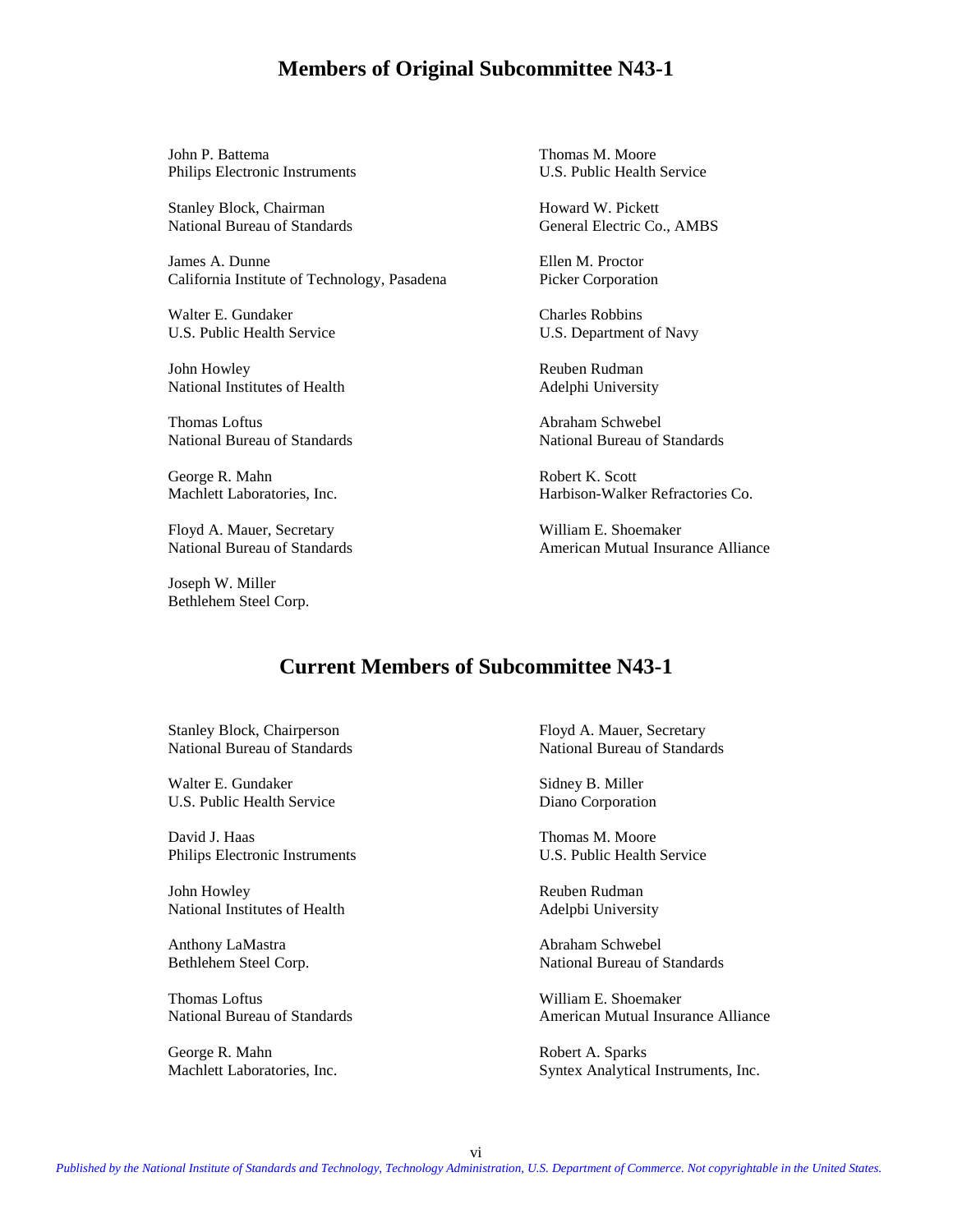|     | 5.1.1.5                                                                                             |  |
|-----|-----------------------------------------------------------------------------------------------------|--|
|     | 5.1.2                                                                                               |  |
|     | 5.1.2.1                                                                                             |  |
|     | 5.1.2.2                                                                                             |  |
|     | 5.1.2.3                                                                                             |  |
|     | 5.1.2.4                                                                                             |  |
|     | 5.1.3                                                                                               |  |
|     | 5.1.3.1                                                                                             |  |
| 5.2 |                                                                                                     |  |
|     | 5.2.1                                                                                               |  |
|     | 5.2.1.1                                                                                             |  |
|     | 5.2.1.2                                                                                             |  |
|     | 5.2.2                                                                                               |  |
|     | 5.2.2.1                                                                                             |  |
|     | 5.2.2.2<br>Requirements for open beam x-ray system in addition to general requirements in 5.2.2.1 6 |  |
|     | Requirements for enclosed beam x-ray system in addition to general requirements in<br>5.2.2.3       |  |
|     |                                                                                                     |  |
|     |                                                                                                     |  |
| 6.1 |                                                                                                     |  |
| 6.2 |                                                                                                     |  |
| 6.3 |                                                                                                     |  |
| 6.4 |                                                                                                     |  |
| 6.5 |                                                                                                     |  |
| 6.6 |                                                                                                     |  |
|     |                                                                                                     |  |
| 7.1 |                                                                                                     |  |
| 7.2 |                                                                                                     |  |
| 7.3 |                                                                                                     |  |
|     |                                                                                                     |  |
|     | 9. REVISION OF AMERICAN NATIONAL STANDARDS REFERRED TO IN THIS DOCUMENT  9                          |  |
|     | APPENDIX-DETECTION AND MEASUREMENT OF RADIATION FROM10 X-RAY DIFFRACTION                            |  |
|     |                                                                                                     |  |
| Al. |                                                                                                     |  |
| A2. |                                                                                                     |  |
| A3. |                                                                                                     |  |
| A4. |                                                                                                     |  |
| A5. |                                                                                                     |  |
| A6. |                                                                                                     |  |
|     |                                                                                                     |  |

## **Contents**

 $5.1$ 

5.1.1

5.1.1.1 5.1.1.2

5.1.1.3

5.1.1.4

page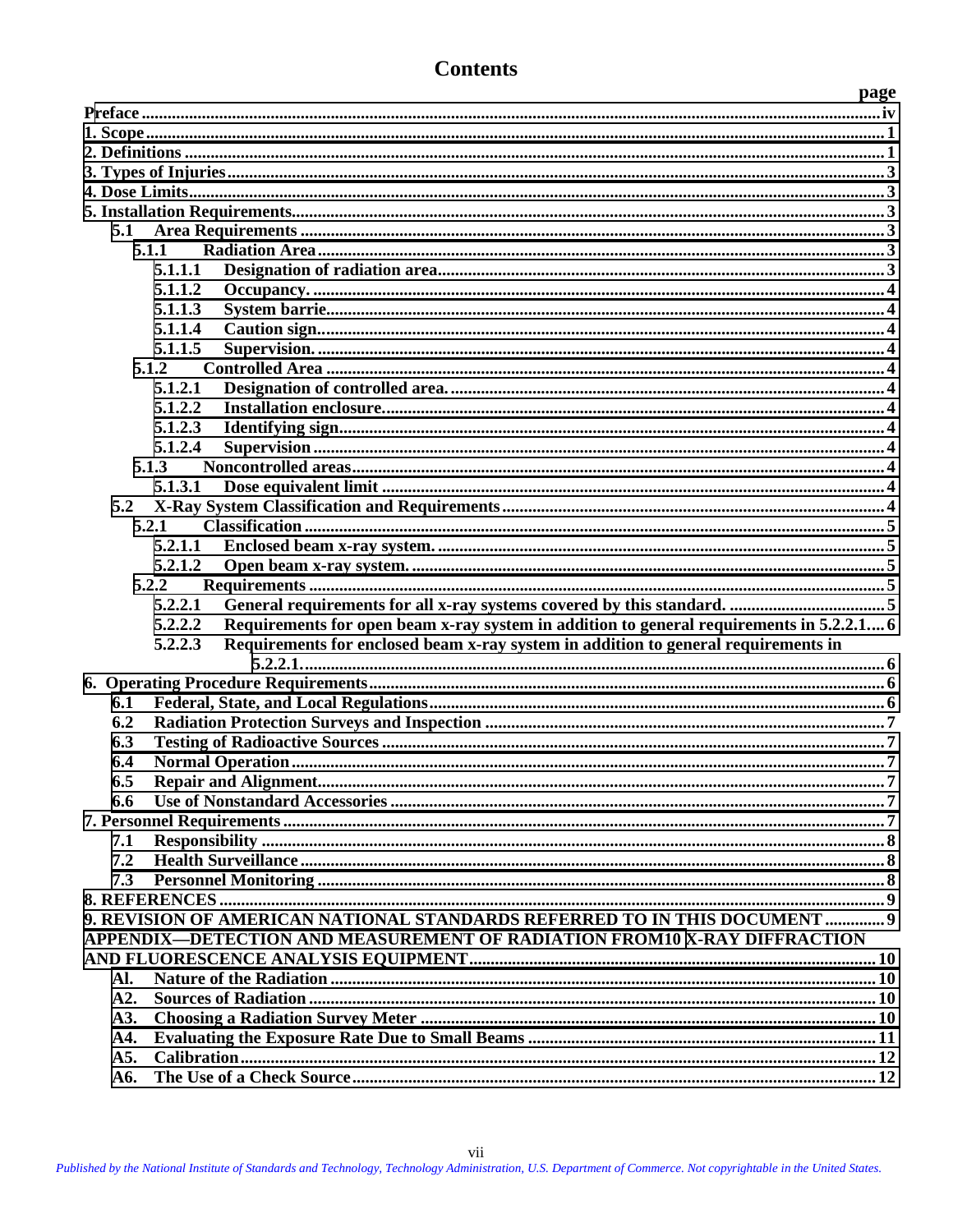## **American National Standard Radiation Safety for X-Ray Diffraction and Fluorescence Analysis Equipment**

<span id="page-8-0"></span>This standard reviews the types of injuries resulting from accidental exposure to ionizing radiation resulting from the operation of x-ray diffraction and fluorescence analysis equipment, establishes equipment design criteria, sets up requirements for approved operating procedures, and recommends the establishment of health surveillance, and personnel monitoring programs. The circumstances under which operation of equipment must be limited to specially designated areas equipped with radiation barriers and warning signs are set forth. Maximum permissible dose limits established by the National Council on Radiation Protection and Measurement are stated. A list of references to selected articles on various aspects of radiation safety is given and notes on the detection and measurement of radiation from x-ray diffraction and fluorescence analysis equipment are included in an appendix.

Key words: Radiation safety; x-ray equipment.

#### **1. Scope**

This standard provides guidelines specific to the radiation safety aspects of the design and operation of x-ray diffraction and fluorescence analysis equipment. It does not include electrical safety guidelines or other safety considerations outside the realm of radiation safety.

## **2. Definitions**

The definitions and terms contained in this standard, or in other American National Standards referred to in this document, are not intended to embrace all legitimate meanings of the terms. They are applicable only to the subject treated in this standard.

*Controlled Area*. A specified area in which exposure of personnel to radiation or radioactive material is controlled and which is under the supervision of a person who has knowledge of the appropriate radiation protection practices, including pertinent regulations, and who has responsibility for applying them (see 5.1.2).

*Distribution Factor, Dose (DF).* A factor used in computing dose equivalent to account for the nonuniform distribution of internally deposited radionuclides.

*Dose, Absorbed.* The energy imparted to matter in a volume element by ionizing radiation divided by the mass of irradiated material in that volume element. The special unit of absorbed dose is the *rad*. One *rad*

equals 100 ergs per gram. (Also commonly called dose.)

*Dose Equivalent (H).* The product of absorbed dose, quality factor, dose distribution factor, and other modifying factors necessary to express on a common scale, for all ionizing radiations, the irradiation incurred by exposed persons. The special unit of dose equivalent is the *rem*.

*Dose Rate, Absorbed.* The absorbed dose per unit time.

*Exposure.* A measure of the ionization produced in air by x- or gamma-radiation. It is the sum of the electrical charges on all of the ions of one sign produced in air when all electrons liberated by photons in a volume element of air are completely stopped in the air, divided by the mass of the air in the volume element. The special unit of exposure is the *roentgen*.

*Exposure Rate.* The exposure per unit time.

*Fail-safe Design.* One in which all failures of indicator or safety components that can reasonably be anticipated cause the equipment to fail in a mode such that personnel are safe from exposure to radiation. For example: (a) if a light indicating "X-RAY ON" fails, the production of x rays shall be prevented, and (b) if a shutter status indicator fails, the shutter shall close.

*Installation Enclosure.* That portion of an x-ray installation which clearly defines the transition from a noncontrolled to a controlled area, and provides such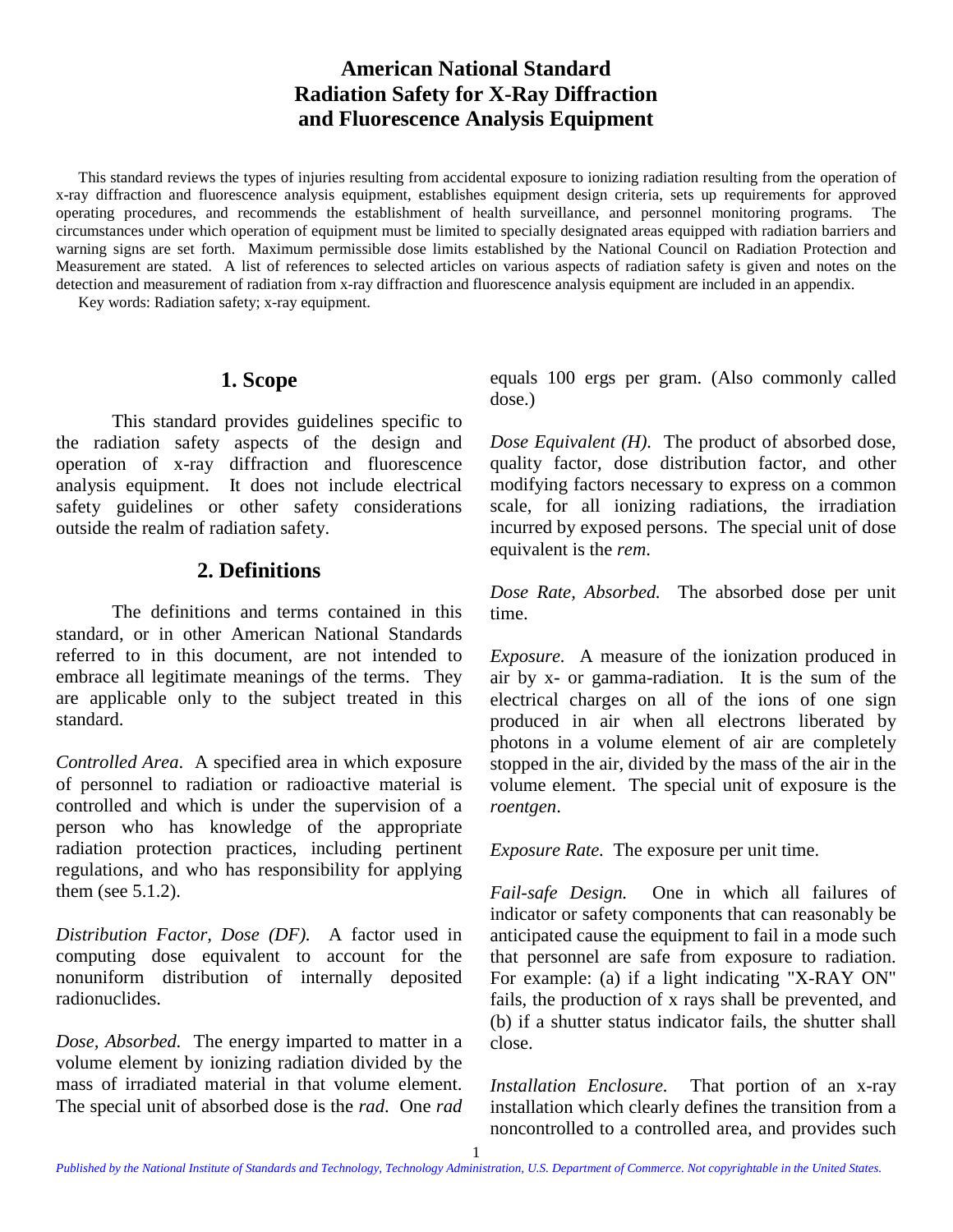shielding as may be required to limit the dose rate in the noncontrolled area during normal operation.

Maximum *Permissible Dose Equivalent (MPD).* The largest dose equivalent received within a specified period which is permitted by a regulatory agency or other authoritative group on the assumption that receipt of such dose equivalent creates no appreciable somatic or genetic injury.

*Noncontrolled Area.* Any area to which access is not controlled for purposes of radiation protection (see 5.1.3).

*Normal Operation.* Operation under conditions suitable for collecting data as recommended by a manufacturer of the x-ray system. Recommended shielding and barriers shall be in place.

*Primary* Beam. Ionizing radiation from an x-ray tube anode or radioactive isotope which is allowed to pass by a direct path through an aperture in the radiation source housing for use in conducting x-ray measurements.

*Primary Radiation.* Ionizing radiation coming by a direct path from the x-ray tube anode or an isotope source.

*Qualified Expert.* A person having the knowledge and training to measure ionizing radiation, to evaluate safety techniques, and to provide advice on radiation protection needs. (Where guidance is needed as to the competence of an individual to discharge the responsibilities of a qualified expert, it may be obtained from the American Board of Health Physics, the American Board of Radiology, or the American Board of Industrial Hygiene.)

*Quality Factor (Q).* A linear-energy-transferdependent factor by which absorbed doses are to be multiplied in computing the dose equivalent.

*Radiation Area.* Any area accessible to personnel, in which there exists radiation at such levels that a major portion of the body (whole body, head and trunk, active blood-forming organs, gonads, or eye lenses) could receive in any one hour a dose equivalent, H, in excess of 5 *mrem* or in any 5 consecutive days a dose equivalent, H, in excess of 100 mrem (see 5.1.1).

*Radiation-protection Officer.* One who has the knowledge and responsibility to apply appropriate radiation protection regulations. He may be the owner or the person in charge of the controlled area or he may be a technically competent person appointed by the above.

*Radiation Source.* An x-ray tube or radioactive isotope.

*Radiation Source Housing.* That portion of an x-ray system which contains the x-ray tube or radioactive isotope.

*Radiation Survey.* An evaluation of the radiation hazard potential associated with a specified set of conditions incident to the production, use, release, storage, or presence of radiation sources.

*Shall*. Where "shall" is used for a provision specified herein, that provision is intended to be a requirement.

*Should, is Recommended.* "Should" or "is recommended" is used to indicate provisions which are not required but which are here recommended as good practice.

*System Barrier.* That portion of an x-ray installation which clearly defines the transition from a controlled area to a radiation area and provides such shielding as may be required to limit the dose rate in the controlled area during normal operation.

*X-ray Accessory Apparatus.* Any portion of an x-ray installation which is external to the radiation source housing and into which an x-ray beam is directed for making x-ray measurements or for other uses.

*X-ray Generator.* That portion of an x-ray system which provides the accelerating voltage and current for the x-ray tube.

*X-ray Installation.* One or more x-ray systems, the surrounding room or controlled area, and the installation enclosure.

*Xray System.* Apparatus for generating and using ionizing radiation, including all x-ray accessory apparatus.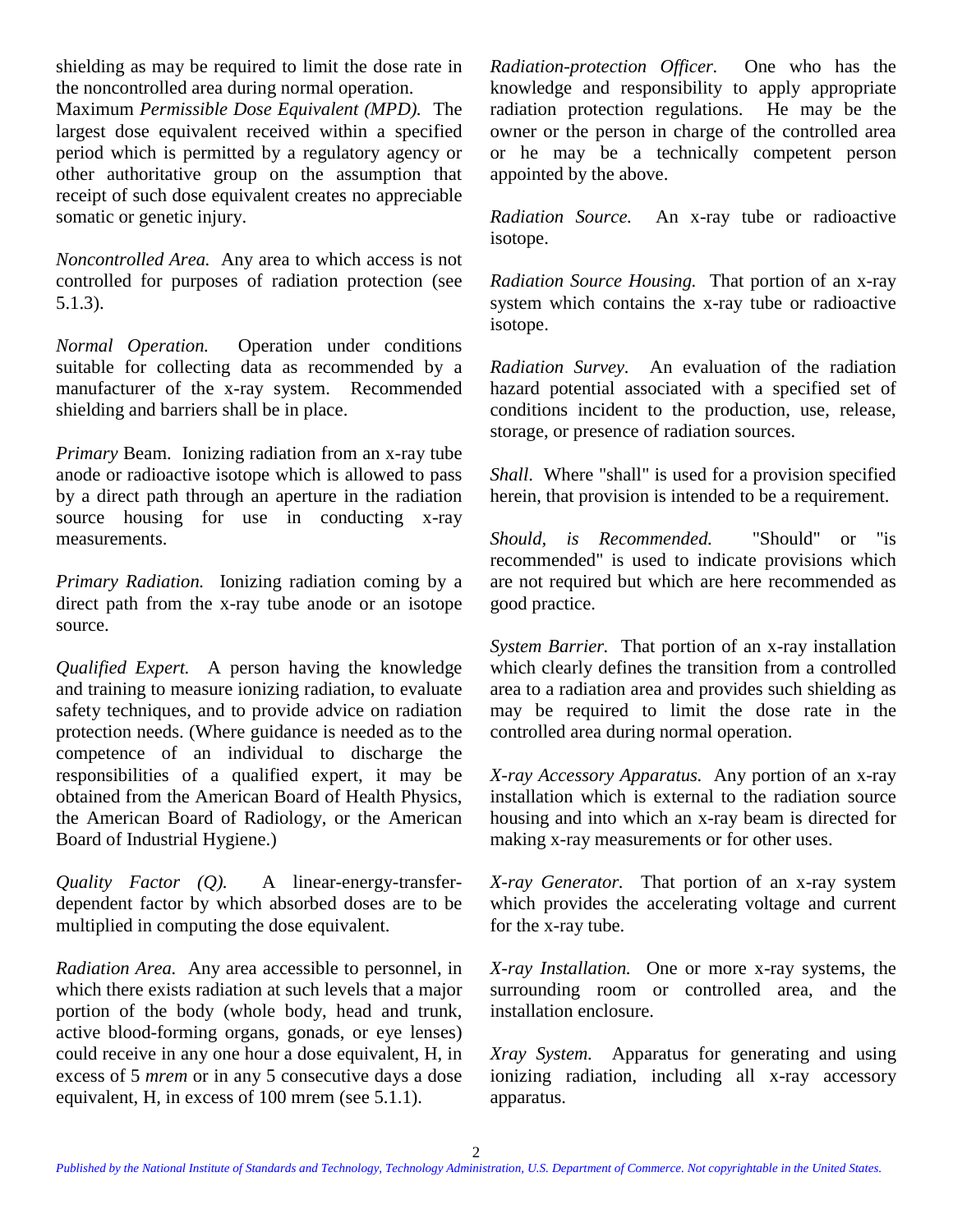<span id="page-10-0"></span>*X-ray Tube Housing.* See "Radiation source housing."

## **3. Types of Injuries**

X-ray diffraction and fluorescence analysis equipment both generate high intensity ionizing radiation that can cause severe and permanent injury if any part of the body is exposed to the primary beam even for a few seconds.

In cases of accidental exposure, severe burns affecting the upper extremities of the body are the most frequently reported type of injury  $\begin{bmatrix}1\end{bmatrix}^1$ . These are slow to heal and can lead to cancer. Amputation of one or more fingers is sometimes required. [2] Exposure of the lens of the eye to large doses can result in cataracts and other opacities [3]. Sometimes the damage does not become apparent until years later. Consideration must also be given to other injuries such as genetic damage affecting the future offsprings of irradiated persons.

## **4. Dose Limits**

Standards for maximum permissible doses of ionizing radiation are established by the National Council on Radiation Protection and Measurements  $(NCRP)^2$ , and by the International Commission on Radiological Protection  $(ICRP)^3$ . The current recommendations of the NCRP [7], which are the basis for the dose rate limits used in this standard, are summarized in table 1. Users of this standard should check with the NCRP at least once a year to obtain the latest recommendations.

The problem of correctly evaluating doses due to intense small-area beams of low energy x-ray photons is not trivial and results can easily be in error by an order of magnitude. An appendix, Detection and Measurement of Radiation from X-ray Diffraction and Fluorescence Analysis Equipment, has been prepared as an aid in avoiding some of the pitfalls.

### **5. Installation Requirements**

#### **5.1 Area Requirements**

The three types of areas recognized in this standard, as well as the dose limits and barriers required, are indicated in figure 1.

#### **5.1.1 Radiation Area**

**5.1.1.1** *Designation of radiation area***.** Any area accessible to personnel in which there exists radiation at such levels that the whole body, head and trunk, active blood-forming organs, gonads, or lenses of the eyes could receive in any one hour a dose in excess of 5 *mrems*, or in any 5 consecutive days a dose in excess of 100 *mrems* shall be designated a radiation area.

#### TABLE 1. *Maximum permissible dose equivalent values (MPD)*

Exposure of patients for medical and dental purposes is not included in the maximum permissible dose equivalent.

|                     | Maximum          | Maximum          | Maximum          |
|---------------------|------------------|------------------|------------------|
|                     | 13-week          | Yearly           | Accumulated      |
|                     | dose             | Dose             | Dose             |
|                     | rem <sup>a</sup> | rem <sup>a</sup> | rem <sup>a</sup> |
| Controlled areas    |                  |                  |                  |
| Whole body,         | 3                | 5                | $B5(N-18)$       |
| gonads, lens of     |                  |                  |                  |
| eye, red bone       |                  |                  |                  |
| marrow              |                  |                  |                  |
| Skin (other than    |                  | 15               |                  |
| hand or forearms)   |                  |                  |                  |
| Hands               | 25               | 75               |                  |
| Forearms            | 10               | 30               |                  |
| Other organs        | 5                | 15               |                  |
| Noncontrolled areas |                  | 0.5              |                  |

<sup>a</sup> The numerical value of the dose equivalent in rems may be assumed to be equal to the numerical value of the exposure in roentgens for the purpose of this report.

 $b$  N = age in years and is greater than 18. When the previous occupational history of an individual is not definitely known, it shall be assumed that he has already received the MPD permitted by the formula 5 (N-18).

 1 Figures in brackets indicate the literature references in section 8 on page 8 of this Standard.

<sup>2</sup> 7910 Woodmont Avenue, Suite 1016, Washington, D.C. 20014.

<sup>3</sup> Dr. F. D. Sowby, Scientific Secretary, Clifto. Avenue, Sutton, Surrey,England.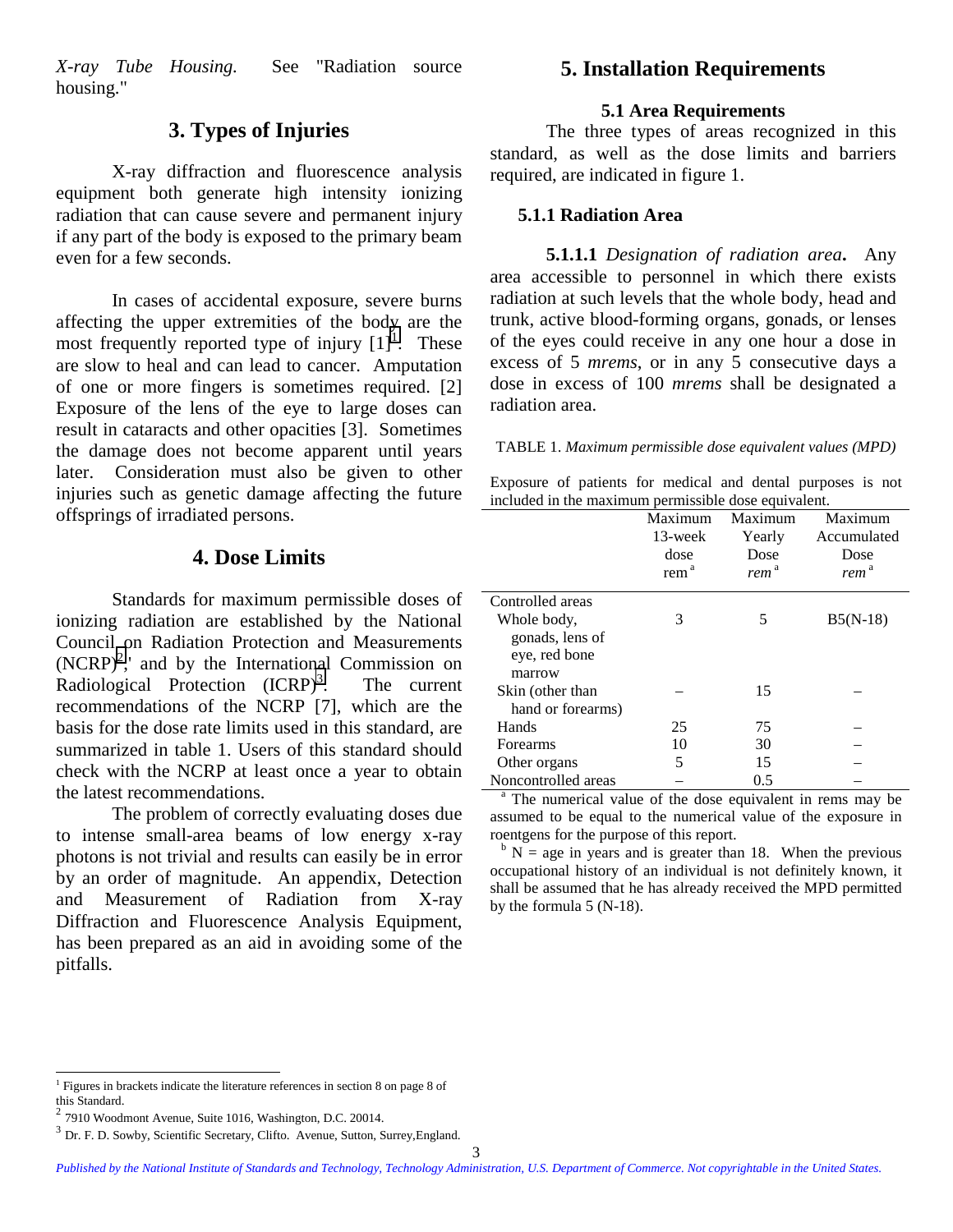#### <span id="page-11-0"></span>**INSTALLATION ENCLOSURE (see 5.1.2.2)**

#### **SYSTEM BARRIER (see 5.1.1.3)**

#### **RADIATION AREA**

**Dose equivalent may exceed 5 mrem in any one hour or 100 mrem in any 5 consecutive days (see 5.1.1.1) but shall not exceed 5 rem in a year (see 5.1.1.2)**

#### **CONTROLLED AREA**

**Dose equivalent may exceed 500 mrem in any year (see 5.1.2.1) but shall not exceed 5 mrem in any one hour or 100 mrem in any 5 consecutive days (see 5.1.1.1)**

#### **NONCONTROLLED AREA**

**Dose equivalent shall not exceed 500 mrem in any year (see 5.1.3.1)**

FIGURE 1. *Area designations.*

**5.1.1.2** *Occupancy***.** The occupancy of each radiation area shall be limited so that the accumulated dose received by the whole body, gonads, bloodforming organs, or lenses of the eyes dose not exceed 5 rem in a year.

**5.1.1.3** *System barrier.* Each radiation area shall be surrounded by a system barrier with sufficient inherent shielding so that the dose equivalent received by individuals in the surrounding controlled area does not exceed 5 mrem in any one hour or 100 mrem in any 5 consecutive days.

**5.1.1.4** *Caution sign.* Each radiation area shall be conspicuously posted with a sign or signs bearing the radiation symbol (American National Standard N2.1-1969) and the words,

#### **CAUTION: RADIATION AREA.**

**5.1.1.5** *Supervision.* Each radiation area should be under the supervision of a radiation protection officer.

#### **5.1.2 Controlled Area**

**5.1.2.1** *Designation of controlled area.* Any area in which the dose equivalent received by individuals may exceed 500 mrem in any year, but does not exceed the levels that would require it to be designated a radiation area (see 5.1.1.1), shall be designated a controlled area**.**

**5.1.2.2** *Installation enclosure.* Each controlled area shall be visibly separated from adjacent noncontrolled areas by an installation enclosure with sufficient inherent shielding so that the dose equivalent received by individuals in the noncontrolled areas does not exceed 500 mrem in any year.

**5.1.2.3** *Identifying sign.* Each controlled area shall be identified by an appropriate and easily recognizable sign posted at each entrance.

**5.1.2.4** *Supervision.* Each controlled area should be under the supervision of a radiation protection officer.

#### **5.1.3 Noncontrolled areas**

**5.1.3.1** *Dose equivalent limit.* The dose equivalent received by individuals in noncontrolled areas shall not exceed 500 mrem in any year.

#### **5.2 X-Ray System Classification and Requirements**

**5.2.1** *Classification.* X-ray systems for certain specific applications can be designed so that all possible x-ray beam paths are fully enclosed. However, operation requirements such as:

- (a) frequent changes of attachments and configuration,
- (b) a need for making adjustments with the x-ray beam on, and
- (c) motion of specimen and detector over wide angular limits–often make use of a fully enclosed system impractical.

For the purposes of this standard two classes of xray systems are recognized. They are designated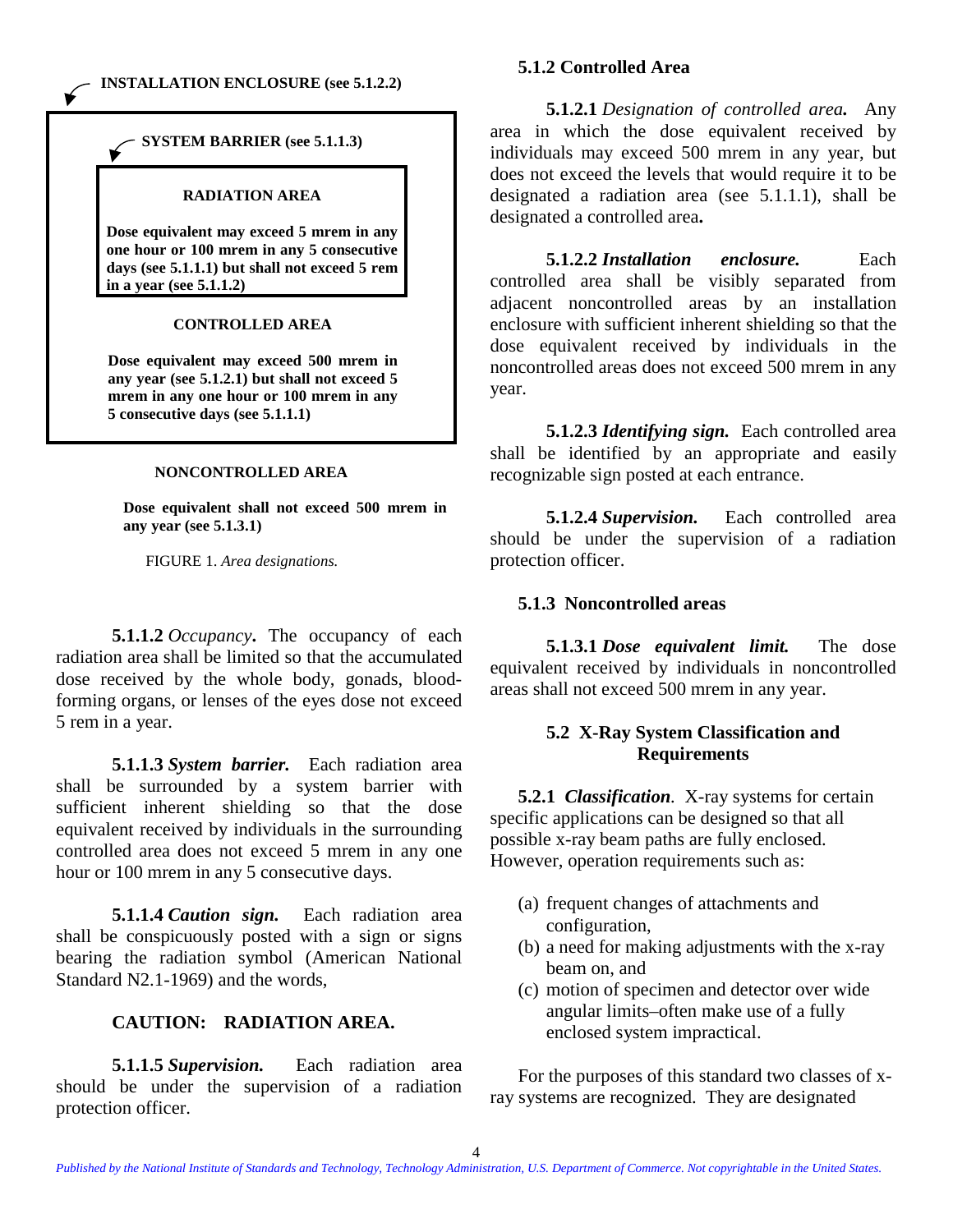<span id="page-12-0"></span>Enclosed Beam X-ray Systems and Open Beam X-ray Systems.

**5.2.1.1** *Enclosed beam x-ray system.* An enclosed beam x-ray system is one in which all possible x-ray paths are fully enclosed according to the requirements of section 5.2.2.3.

**5.2.1.2** *Open beam x-ray system.* An x-ray system that does not comply with all of the requirements of section 5.2.2.3 shall be classified as an open beam x-ray system.

#### **5.2.2 Requirements**

**5.2.2.1** *General requirements for all x-ray systems covered by this standard.*

**5.2.2.1.1** The dose due to unwanted radiation from components such as high voltage rectifiers shall not exceed 10 mrem in a week in any accessible region 5 cm from the outside surface of the generator cabinet. Assuming that an individual may be in the vicinity of the equipment while it is operating for as long as 40 hours per week, the dose rate should not exceed 0.25 mrem/h.

**5.2.2.1.2** The x-ray accessory apparatus shall include a beam trap or other barrier with sufficient shielding so that the dose rate due to the transmitted primary beam does not exceed 0.25 mrem/b under normal operating conditions. The dose rate may be difficult to evaluate in the presence of scattered radiation, and in the case of x-ray tube sources this requirement shall be considered met if the inherent shielding of the trap or barrier is at least equivalent to the thickness of lead specified in table 2 for the maximum rated anode current and potential. In the case of isotope sources the required barrier thickness should be determined by a qualified expert.

*TABLE 2. Thickness of lead required for a primary beam barrier located 5 cm from the focal spot*

| Anode current (mA) | Thickness of lead (mm) |          |                   |
|--------------------|------------------------|----------|-------------------|
|                    | $50 \,\mathrm{kVp}$    | $70$ kVp | $100 \text{ kVp}$ |
| 20                 | 1.5                    | 5.6      | 7.7               |
| 40                 | 1.6                    | 5.8      | 79                |
| 80                 | 1.6                    | 5.9      |                   |
| 160                |                        |          |                   |

**5.2.2.1.3** A warning light or device of failsafe design labeled with the words "X-RAYS ON," or other words having similar meaning shall be located near any switch which energizes an x-ray tube.

**5.2.2.1.4** A fail-safe light or indicator in a conspicuous location near the radiation source housing shall be used to indicate when the x-ray tube is on or the port of the radioactive source is open.

**5.2.2.1.5** A label bearing the conventional radiation symbol and the words, **CAUTION: THIS EQUIPMENT PRODUCES X RAYS WHEN ENERGIZED—TO BE OPERATED ONLY BY QUALIFIED PERSONNEL**, or other words having similar meaning shall be attached near any switch which energizes an x-ray tube.

**5.2.2.1.6** Systems that contain an x-ray tube shall be equipped with an interlock that shuts off the tube if it is removed from the radiation source housing or if the housing is disassembled.

**5.2.2.1.7** A label bearing the conventional radiation symbol and the words, **CAUTION: THIS EQUIPMENT CONTAINS RADIOACTIVE MATERIAL**—**TO BE OPERATED ONLY BY QUALIFIED PERSONNEL**, or other words having similar meaning shall be attached to the control panel of each x-ray system that contains a radioactive source.

**5.2.2.1.8** A label bearing the conventional radiation symbol and a statement of (a) the type of radioactive material, (b) the activity in curies or millicuries, and (c) the date of measurement of the activity shall be attached to the radiation source housing of each x-ray system that contains a radioactive source.

**5.2.2.1.9** Normal operation procedures and alignment procedures shall be documented by the manufacturer of the x-ray system, or by the person in charge of use of the system if the radiation source housing and x-ray accessory apparatus are not compatible components supplied by the same manufacturer.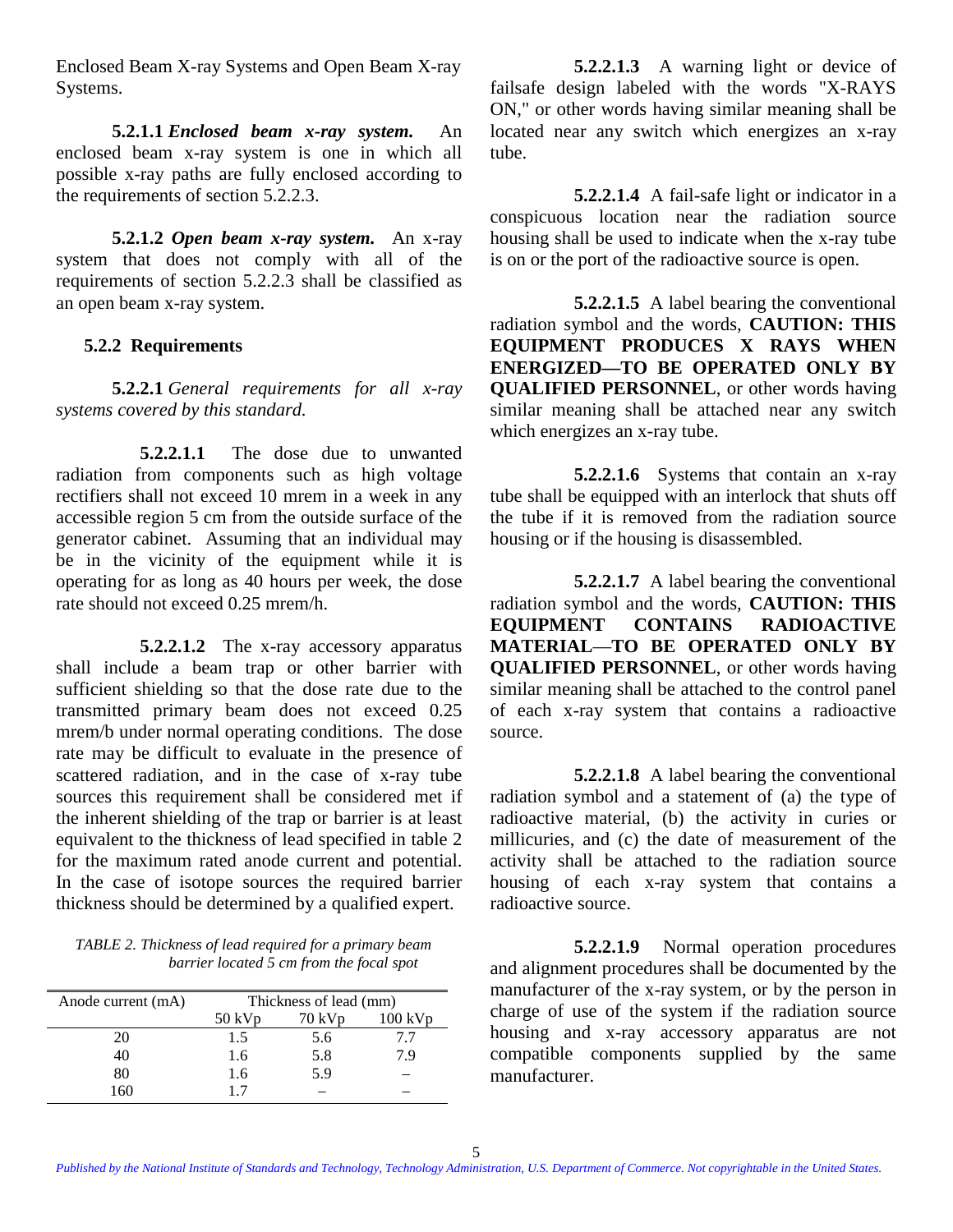<span id="page-13-0"></span>**5.2.2.1.10** Normal operation procedures shall be such that a qualified operator following instructions will not receive in any one hour a dose equivalent in excess of 37.5 mrem to the hands and forearms or 2.5 mrem to the whole body, gonads, blood-forming organs or lens of the eye.

**5.2.2.1.11** Alignment procedures should be such that a qualified worker aware of the radiation hazards will not receive in any one hour a dose equivalent in excess of 37.5 mrem to the hands and forearms or 2.5 mrem to the whole body, gonads, blood-forming organs, or lens of the eye while following these instructions. If either of these dose rates is likely to be exceeded, a definite warning shall be included in the alignment instructions.

**5.2.2.2** *Requirements for open beam x-ray system in addition to general requirements in 5.2.2.1.*

**5.2.2.2.1** All shutters shall be provided with a "shutter open" indication of fail-safe design.

**5.2.2.2.2** Radiation levels external to the xray tube housing with all shutters closed shall not exceed 2.5 mrem/h as measured at 5 cm from the surface of the housing within which an x-ray tube is operating at full rated power at maximum 'rated accelerating potential.

**5.2.2.2.3** Each port of the radiation source housing shall be provided with a beam shutter interlocked with the x-ray accessory apparatus coupling, or collimator, in such a way that the port will be open only when the collimator or coupling is in place. Shutters at unused ports shall be secured to prevent casual opening.

**5.2.2.2.4** A guard or interlock which prevents entry of any part of the body into the primary beam path should be utilized.

**5.2.2.2.5** Radiation exposure levels in the vicinity of controls and adjustments of the x-ray accessory apparatus used during normal operation shall not exceed 37.5 mrem/h to the hands or 2.5 mrem/h to the whole body, gonads, blood-forming organs, or lens of the eye.

**5.2.2.2.6** A system barrier shall be provided to meet the requirements of 5.1.1.3.

**5.2.2.3** *Requirements for enclosed beam x-ray system in addition to general requirements in 5.2.2.1.*

**5.2.2.3.1** The radiation source, sample, detector and analyzing crystal (if used) shall be enclosed in a chamber or coupled chambers that cannot be entered by any part of the body during normal operation.

**5.2.2.3.2** The inherent shielding of the chamber walls shall be sufficient to limit the dose rate in all regions 5 cm from its outer surface to 0.25 mrem/h during normal operation.

**5.2.2.3.3** The sample chamber closure shall he interlocked with the x-ray tube high voltage supply or a shutter in the primary beam so that no xray beam can enter the sample chamber while it is open unless the interlock has been consciously and deliberately defeated.

**5.2.2.3.4** The interlock required by section 5.2.2.3.3 shall be of fail-safe design.

**5.2.2.3.5** If there is more than one port in the radiation source housing or more than one radiation source, all requirements under 5.2.2.3 must be satisfied for each port in every source housing associated with the system.

## **6. Operating Procedure Requirements**

## **6.1 Federal, State, and Local Regulations**

Installations may be subject to federal, state or local regulations which may involve registration, licensing, and compliance with specific rules. For example, disposal of a radioactive source must be in accordance with specific regulatory requirements and not by discarding as normal waste. The radiation protection supervisor and person in charge of the installation shall be familiar with applicable regulations.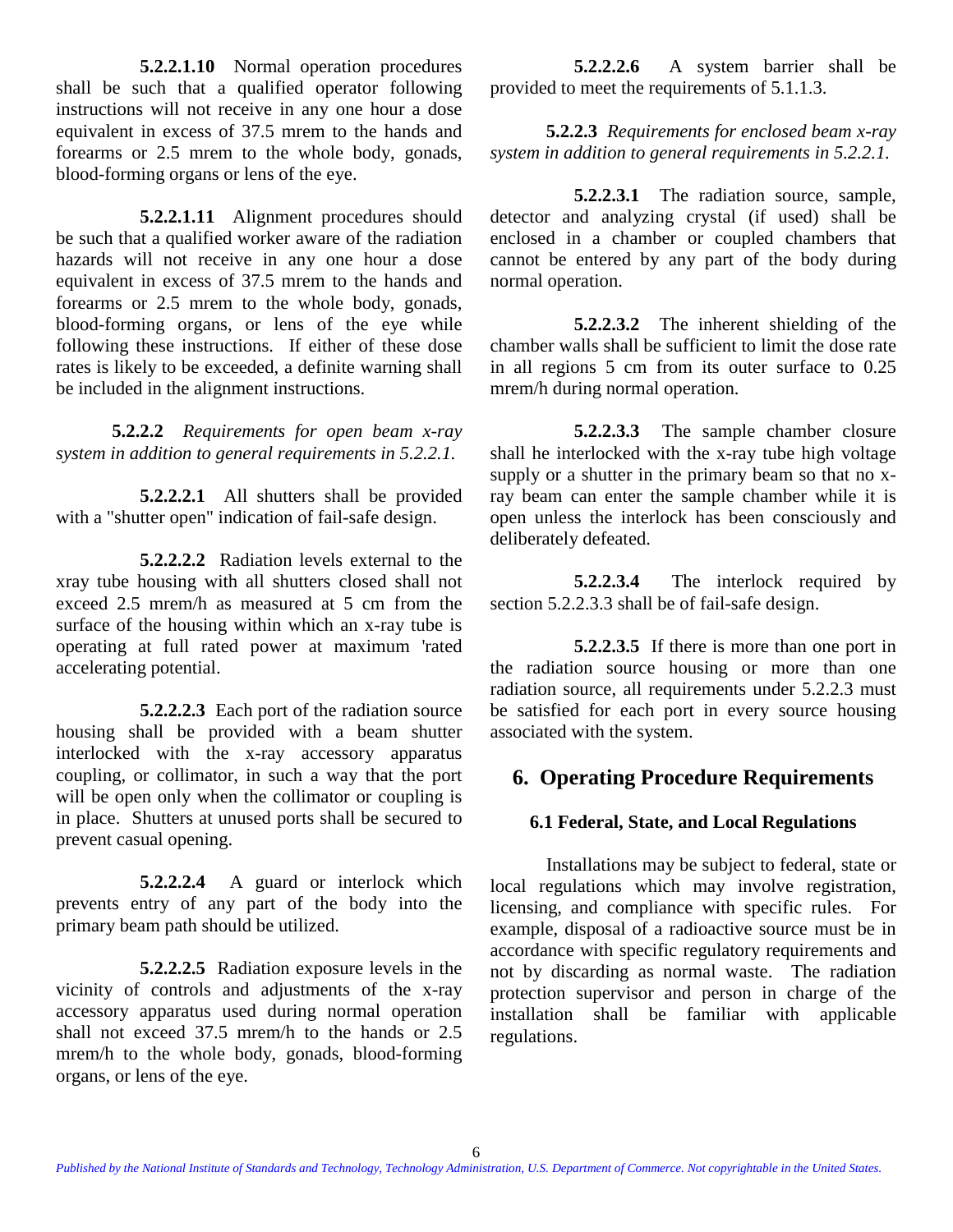#### <span id="page-14-0"></span>**6.2 Radiation Protection Surveys and Inspection**

A radiation survey and inspection of protective devices according to the requirements of *General Safety Standard for Installations Using Non-Medical X-Ray and Sealed Gamma-Ray Sources, Energies up to 10 MeV*, American National Standard N543-1974. Nat. Bur. Stand. (U.S.) Handb. 114 (May 1974) [5] shall be made before a new installation is placed in routine operation, and whenever changes are made that could adversely affect radiation protection. In addition, a periodic survey at least once every six months is recommended.

#### **6.3 Testing of Radioactive Sources**

All radioactive sources shall be tested for surface contamination prior to initial use and subsequently tested for leakage at least once every six months. If there is reason to suspect that a source may have been damaged, it shall be tested for leakage before further use.

#### **6.4 Normal Operation**

Only those procedures specified by the manufacturer of the x-ray system should be used unless an alternate procedure has been specified and approved by the radiation protection officer or other person in charge of the x-ray installation.

#### **6.5 Repair and Alignment**

Most severe injuries occur during non-routine operations such as repair and alignment [9]. It is recommended that the radiation protection officer, or other person in charge of an x-ray installation be advised when these operations are to be undertaken.

**6.5.1** No operation involving removal of covers, shielding materials or tube housings; or modifications to shutters, collimators or beam stops shall be performed without ascertaining that the tube is off and will remain off until safe conditions have been restored. The main switch, rather than safety interlocks, shall be used for routine shutdown in preparation for repairs.

**6.5.2** No x-ray tube shall be operated without a suitable housing to restrict the radiation to a well defined beam.

**6.5.3** Alignment procedures recommended by the manufacturer of the x-ray system shall be used when available.

**6.5.4** Special alignment procedures should not be used unless approved by the radiation protection officer or person in charge of the x-ray installation.

**6.5.5** If an alignment procedure may result in increasing the dose rate in any area so that the usual designation of that area no longer applies, the person in charge shall erect temporary barriers and warning signs as required and shall keep the area under surveillance until normal operation has been restored.

**6.5.6** Repairs should be carried out on an uncluttered surface so that pieces left out during assembly will be conspicuous.

**6.5.7** After reassembly the x-ray system shall be checked by the radiation protection officer or other person in charge.

Particular attention should be given to the alignment of shielding, shutters and collimators. Lead parts should be inspected for damage or distortion which could result in radiation leakage and should be mounted in such a way that they will not cold-flow because of their own weight.

#### **6.6 Use of Nonstandard Accessories**

Any device for use with an x-ray tube shall be regarded as a nonstandard accessory unless it is a compatible component manufactured specifically to fit the radiation source housing used. Nonstandard accessories shall not be aligned or operated until procedures have been approved (sections 5.2.2.1.9 through 5.2.2.1.11) and a radiation survey carried out.

It is recommended that no new accessory be aligned or operated until procedures have been reviewed and a radiation survey carried out.

## **7. Personnel Requirements**

It should be stressed that recommendations with respect to the installation and operation of the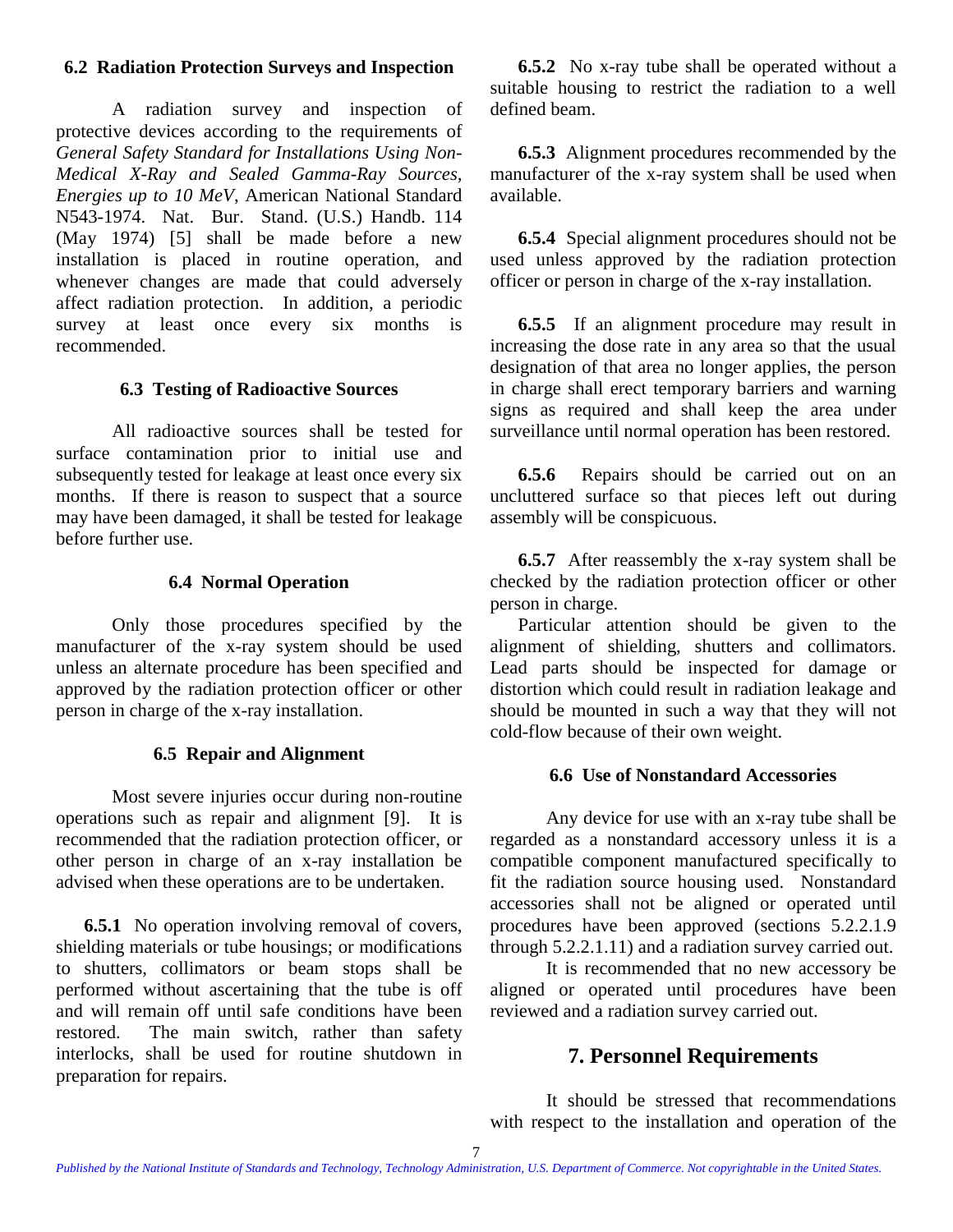<span id="page-15-0"></span>equipment are not in themselves sufficient to guarantee adequate protection. Such protection depends largely on the expert knowledge of the staff and on their cooperation in carrying out the instructions prepared by their supervisor in the interests of radiation protection. A 16-mm film that is recommended for indoctrination of new users of diffraction and spectroscopic equipment is now available.<sup>4</sup>

#### **7.1 Responsibility**

**7.1.1** The owner or the person in charge of a controlled area shall be responsible for the evaluation of needs and the formation of policy with respect to radiation protection. He shall be responsible for the working conditions and for the instruction of all persons working in the area regarding radiation hazards and methods of control. He shall also be responsible for carrying out all specified instructions and maintaining prescribed operating conditions. He should insure that adequate medical examinations and radiation monitoring of personnel are carried out.

**7.1.2** Each worker shall, upon the instruction of a qualified expert or responsible supervisor, follow the recommendations and instructions which have been drawn up in the interest of radiation protection.

**7.1.3** Each worker shall use the protective devices provided.

**7.1.4** Each worker shall bring to the attention of those in charge any defect or deficiency in radiation protection devices and procedures.

#### **7.2 Health Surveillance**

**7.2.1** All new personnel in radiation work should have a preplacement medical examination. Notes should be made of the family history, of the previous occupational history and of previous x-ray diagnostic examinations or radiation therapy. The preplacement examination should include a complete blood count,

l

with determination of erythrocyte and leukocyte levels and a differential white cell count. It should be recognized that the examination is directed toward determining the "normal" condition of the worker at the time of employment, and toward noting any abnormalities that might later be confused with radiation damage.

**7.2.2** In cases where there has been previous occupational exposure, the total accumulated dose should be recorded and any appropriate additional medical examinations performed. These should include ophthalmological examination, with particular reference to changes in the lens, and examination of skin and nails.

**7.2.3** Adequate periodical medical examination should be carried out, particular attention being paid to the eyes and to the skin of the hands and the face. Due to the nature of the radiation hazards, reliance should not be placed on blood counts and personnel monitoring alone which might give rise to a false sense of security.

**7.2.4** Doses received as a result of occupational exposures should be systematically checked with appropriate instruments (see appendix) to ensure that the maximum permissible doses are not exceeded.

**7.2.5** If any worker is likely to accumulate in any one calendar quarter more than 25 percent of the maximum permissible dose per calendar quarter (table 1), then an individual cumulative dose record shall be kept.

#### **7.3 Personnel Monitoring**

**7.3.1** The deficiencies of personnel monitoring devices are well known. However, according to a recent report [10] on seventeen cases of accidental exposure, the film badge gave the first indication that an accident had occurred in five of the cases. The use of suitable personnel monitoring devices is recommended.

**7.3.2** If the cumulative doses recorded exceed those recommended in table 1, the person or persons exposed, the owner or the person in charge of the controlled area and any cognizant regulatory agency

<sup>4</sup> "The Double Edged Sword" is a 22 minute color film produced by Durrin Films, Inc. under a contract with the National Bureau of Standards for the Bureau of Radiological Health. The film may be purchased from National Audiovisual Center (GSA) Washington, D.C. 20409, or borrowed from Association Sterling Films, 600 Grand Avenue, Ridgefield, NJ 07657. A Videotape version (3/4" cassette or 1/2" EIAJ) is also available on free loan from Training Resources Center (HFX-70) FDA, BRH, 5600 Fishers Lane, Rockville, MD 20852.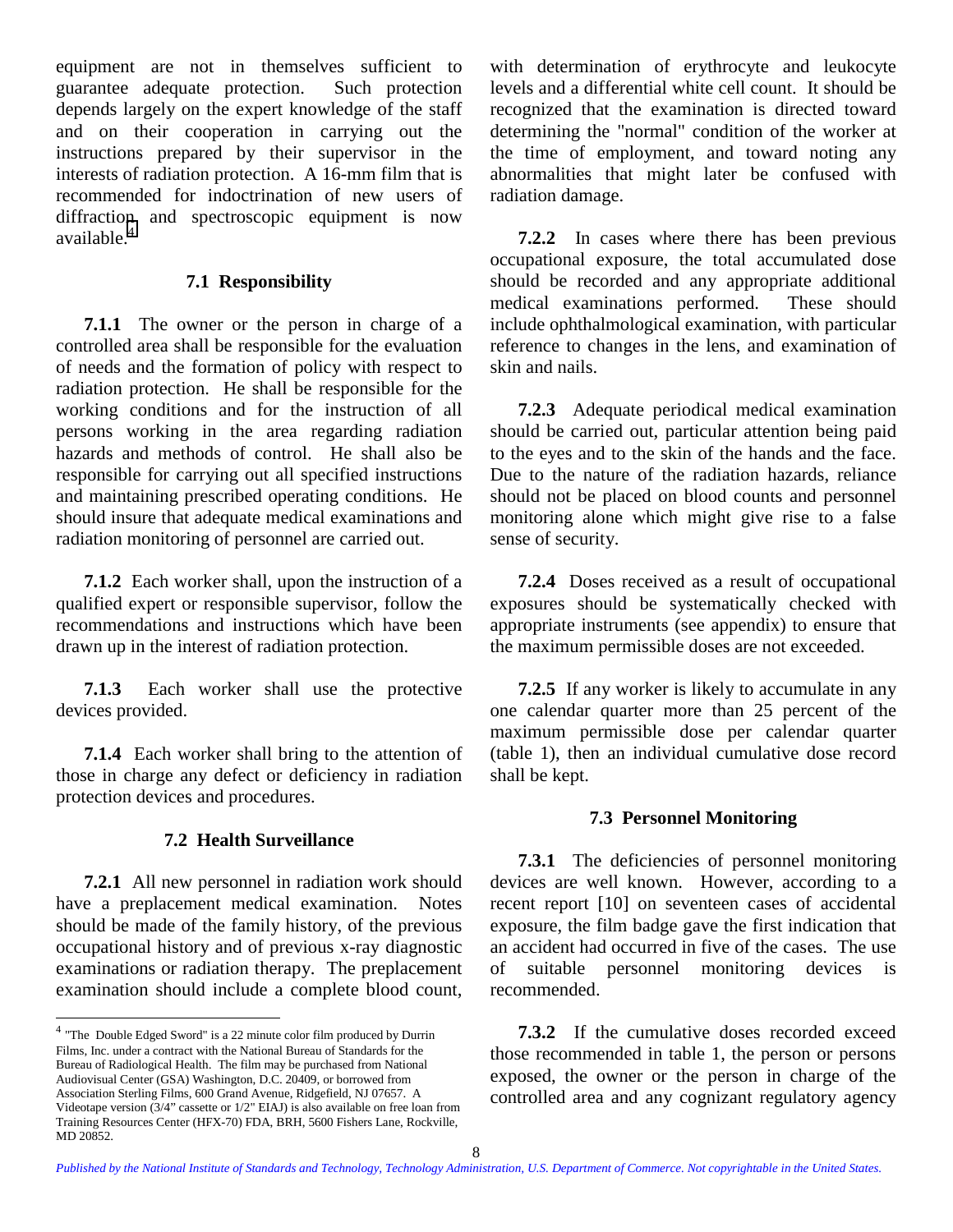<span id="page-16-0"></span>shall be notified and a written report shall be sent to the director of the laboratory.

#### **8. References**

The following list includes publications 1-10 referred to in this standard and 11-13 referred to ir. the appendix. Publications 14-25 (not cited) are suggested as sources of information on specific topics indicated by the titles.

- [1] Howley, J. R. and Robbins, C., Radiation hazards from x-ray diffraction equipment. *Radiological Health Data and Reports* vol. 8, no. 5, (May 1967), pp. 245-249.
- [2] *A* Summary *of Industrial Accidents in USAEC Facilities,* 1965-1966. United States Atomic Energy Commission, Division of Technical Information, Oak Ridge, Tennessee 37830, (TID-5360-Supplement 6), pp. 4 and 6.
- [3] Merriam, G. R. and Focht, E. F., Clinical study of radiation cataracts and relationship to dose. *The American Journal of Roentgenology, Radium Therapy and Nuclear Medicine,* vol. 77, May 1957, pp. 759-785.
- [4] *Basic Radiation Protection Criteria.* National Council on Radiation Protection and Measurement, P.O. Box 30175, Washington, D.C. 20014, 1971 (NCRP Report 39), 135 PP.
- [5] *General Safety Standard for Installations Using Non-Medical X-ray and Sealed Gamma-Ray Sources, Energies up to 10* MeV, American National Standard N543-1974. Nat. Bur. Stand. (U.S.) Handb. 114, 60 pages (Feb. 1975).
- [6] Lindell, Bo. Occupational hazards in x-ray analytical work. *Health Physics,* vol. 15, no. 6, December 1968, pp. 481-486.
- [7] Lubenau, J. O., Davis, J. S., McDonald, D. J., and Gerusky, T. M., Analytical x-ray hazards: a continuing problem. *Health Physics,* vol. 16, June 1969, pp. 739-746.
- [8] Clark, G. L. (Editor), *The Encyclopedia of X-rays and Gamma Rays.* New York: Reinhold Publishing Corporation, 1963, 1149 pp.
- [9] Kaelble, E. F. (Editor), Handbook of X-Rays. New York: McGraw-Hill Book Co., (1967).
- [10] *Conference on Detection and Measurements of X-Radiation from Color Television Receivers.* United States Department of Health, Education and Welfare; and Electronic Industries Association; Bureau of Radiological Health, Washington, D.C. 20850, March 28-29, 1968 (Technical Papers), 365 pp.
- [11] Attix, F. H. and Roesch, W. C. (Editors). *Radiation Dosimetry,* vol. 1- 1968 (Fundamentals), vol. 2-1966 (Instrumentation) and vol. 3-1969 (Sources, Fields, Measurements and Applications). New York: Academic Press.
- [12] *Accident Prevention Manual for Industrial Operations.* Chicago: National Safety Council, 1964, (5th Edition), Ch. 42, pp. 33-35.
- [13] Beu, K. E. (Chairman). *Safety Considerations in the Design of X-ray Tube and Collimator Couplings can X-ray Diffraction Equipment.* American Crystallographic Association, Polycrystal Book Service, P.O. Box 11567, Pittsburgh, Pa. 15238, 1962, (Apparatus and Standards Committee Report No. 1) 12 pp.
- [14] *Report of Committee III on Pratection Against X-rays up to Energies of 3 MeV and Beta- and Gamma-Rays from Sealed Sources.* London: Pergamon Press (for the International Commission on Radiological Protection), 1960, (ICRP Publication 3), pp. 12-13.
- [15] Cook, J. E. and Oosterkamp, W. J. Protection against radiation injury. *International Tables for X-ray Crystallography*. Birmingham, England: The Kynoch Press, 1962, (vol. III, section 6) pp. 333-338.
- [16] Radiation hazards associated with x-ray diffraction techniques. *Acta Crystallographica,* vol. 16, 1963, pp. 324-328.
- [17] Klug, H. P. and Alexander, L. E., *X-ray Diffraction Procedures for Polycrystalline and Amorphous Materials.* New York: John Wiley & Sons, 1974, 2nd edition, pp 58-60, 861-862.
- [18] Rudman, R. X-ray diffraction analysis, part one-safety and generators. *Journal of Chemical Education,* vol. 44, January 1967, (pp. A7-A43).
- [19] *Radiation Safety in X-ray Diffraction and Spectroscopy. Proceedings of a* conference held January 6-7, 1970 at the University of Pennsylvania, Philadelphia, PA. United States Department of Health, Education and Welfare, Bureau of Radiological Health, Rockville, MD 20852. (DHEW Publication No. FDA 72-8009 BRH/DEP 72-3), 239 pp.
- [20] *Radiological Protection in the Use of X-ray Crystallographic and Spectrometric Equipment.* Department of Employment and Productivity, Advisory and Information Unit, Baynards House, I Chepstow Place, London, W.2., 1969, 11 pp.
- [21] *Radiation Protection in Educational Institutions.* National Council on Radiation Protection and Measurement, 7910 Woodmont Avenue, Suite 1016, Washington, D. C. 20014, 1966 (NCRP Report 32) 56 pp.
- [22] Jenkins, R. and Haas, D. J., Hazards in the Use of X-ray Analytical Instrumentation. *X-ray Spectrometry,* vol. 2, 1973, pp. 135-141.
- [23] Jenkins, R. and Haas, D. J., Incidence Detection and Monitoring of Radiation from X-ray Analytical Instrumentation. *X-ray Spectrometery,* vol. 4, 1975, pp. 33-42.

## **9. Revision of American National Standards Referred to in This Document**

When the following standards referred to in this document are superseded by a revision approved by the American National Standards Institute, the revision shall apply:

*General Safety Standard for Installations Using Non-Medical X-Ray and Sealed Gamma-Ray Sources, Energies up to 10* MeV, American National Standard N543-1974. Nat. Bur. Stand. (U.S.) Handb. 114, 60 pages (Feb. 1975).

*Radiation Symbol,* American National Standards Institute N2.1-1969.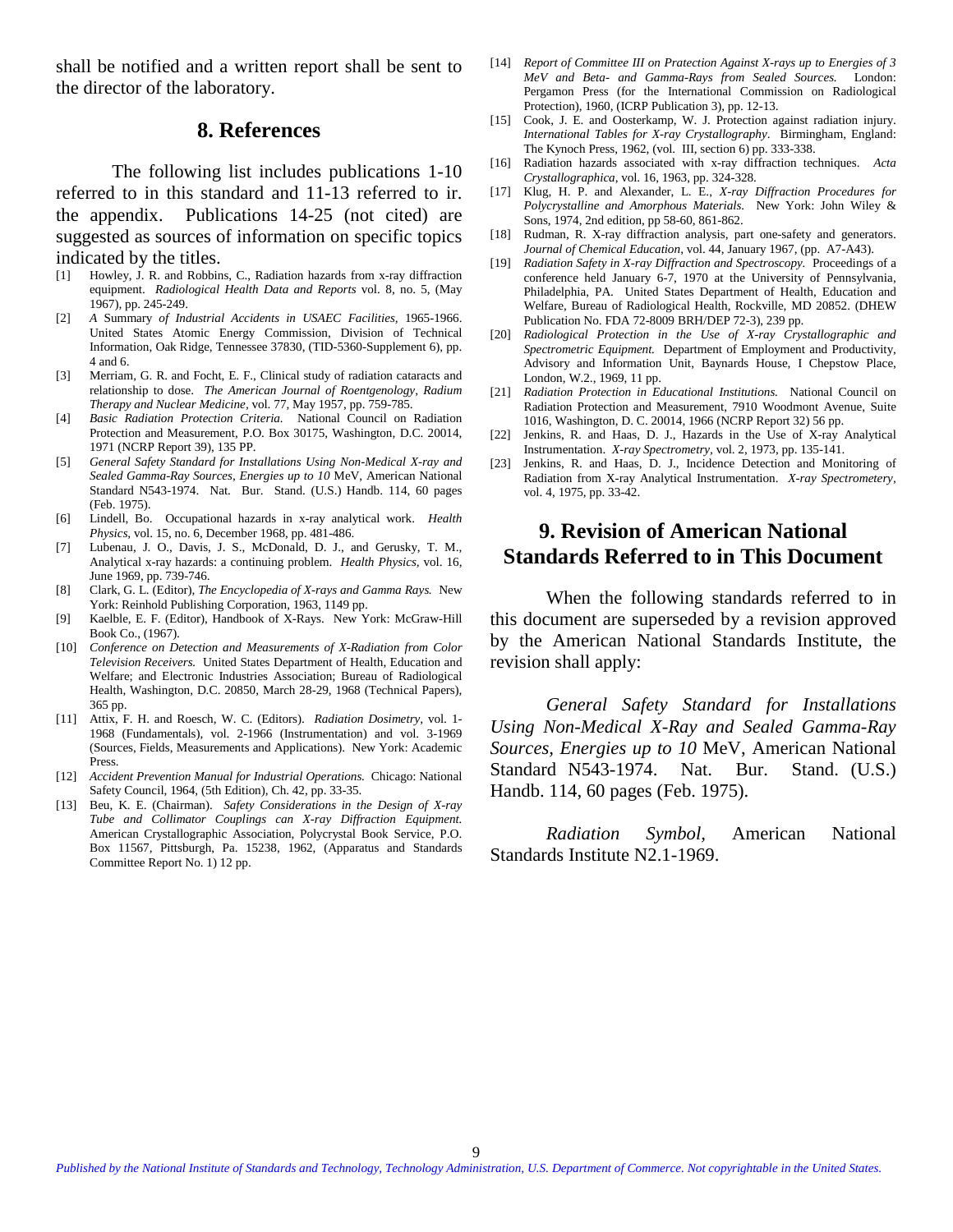#### **Appendix**

#### **Detection and Measurement of Radiation from X-Ray Diffraction and Fluorescence Analysis Equipment**

<span id="page-17-0"></span>(This Appendix is not a part of American National Standard N43.2-1977, but is included for information purposes only.)

#### **Al. Nature of the Radiation**

Typical acceleration potentials are 25 to 50 kVp for diffraction tubes and 25 to 100 kVp for those used in fluorescent analysis ([8], p. 1096). The upper limit for the energy of x-ray photons is, therefore, 50 or 100 keV. There is no theoretical lower limit to the energy of the photons in the white radiation continuum, but the intensity below about 5 keV is low and the x-rays are readily attenuated. The continuum can be assumed to extend from 5 to 100 keV with an intensity maximum in the range 20 to 30 keV, depending on the accelerating potential.

Superimposed on this continuum are the lines of the characteristic spectrum of the anode. These constitute less than half of the output in the case of tubes used for diffraction. The energies involved are generally in the range 5.4 to 17.5 keV.

In order to measure the dose from both the continuum and the characteristic spectrum a survey meter should have energy absorption characteristics similar to air throughout the energy range 5 to 100 keV.

#### **A2. Sources of Radiation**

Hazardous radiation may come from the following sources ([91, p. 6-2):

- 1. The primary beam.
- 2. Leakage or scatter of the primary beam through cracks in ill fitting or defective equipment.
- 3. Penetration of the primary beam through the tube housing, shutters or diffraction apparatus.
- 4. Secondary emission from the sample or other material exposed to the primary beam.
- 5. Diffracted rays.
- 6. Radiation generated by rectifiers in the highvoltage power supply.

The primary beam is most hazardous because of the extremely high exposure rates. Exposure rates of 4 X 10' R/min at the port have been reported for ordinary diffraction tubes [1].

The leakage or scatter of the primary beam through apertures in ill fitting or defective equipment can produce very high intensity beams of possibly small and irregular cross section.

Diffracted beams also tend to be small and irregular in shape. They may be directed at almost any angle with respect to the main beam, and occasionally involve exposure rates of the order of 80 R/h for short periods.

The hazard resulting from penetration of the useful beam through shutters or the x-ray tube housing is slight in well designed equipment. Adequate shielding is easily attained at the energies commonly used for diffraction and fluorescence analysis.

Radiation from the high voltage power supply may result from gassy rectifiers. The effective potential is twice the potential applied to the x-ray tube, and the radiation is very penetrating. This condition can arise at any time and the only effective countermeasure is to shield the assembly that contains the rectifiers and check at least twice a year for radiation leakage.

In addition to the six sources of radiation listed above, large quantities of primary radiation may be accidentally released as the result of removal of parts of the system or the improper installation of accessories. Immediate detection of the condition is the only effective way to reduce the exposure of personnel. In installations where disassembly of shielding components and changes of accessories occur frequently, consideration should be given to the use of an area monitor having audible and visible indicators that are actuated when a preselected radiation level has been exceeded.

#### **A3. Choosing a Radiation Survey Meter**

One of the major problems in carrying out a radiation survey program is to obtain a detector with good energy independence at very low photon energies ([10], p. 105-127).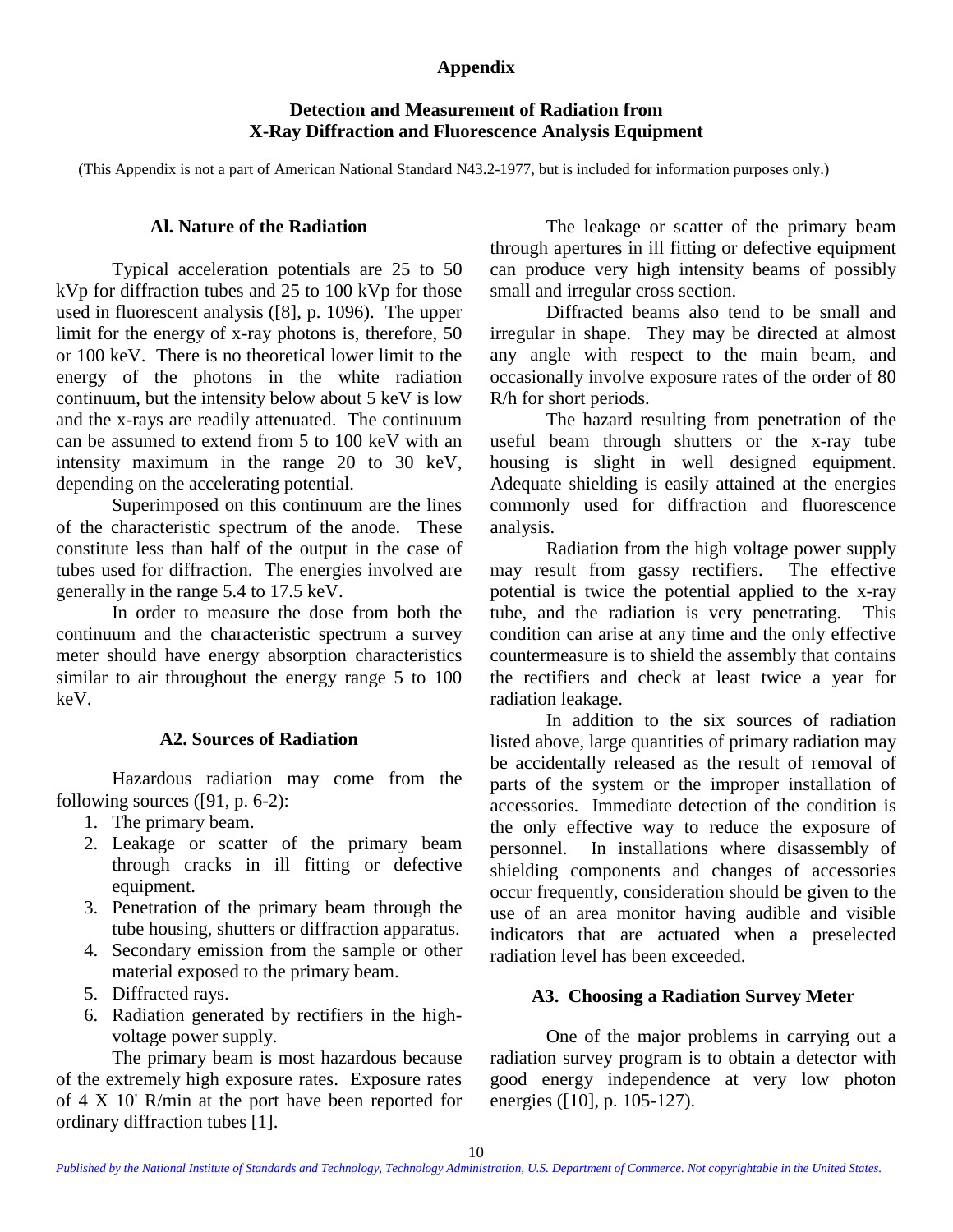<span id="page-18-0"></span>The type of instrument generally recommended for accurate measurements of exposure rates at low x-ray energies is an ionization chamber with a thin  $(1.0 \text{Mg/CM2})$  plastic window. Calibration corrections may be required at low x-ray photon energies ( $< 6.5 \text{ keV}$ ), but these energies are an important part of the spectrum only when an iron or chromium anode is used.

In general, for the accuracy required in radiation protection surveys, no corrections are required so long as the whole sensitive area of the detector is in a uniform radiation field. In this connection, the relatively large size of the ionization chamber (3½ inch diameter for a typical survey instrument) must be listed as a disadvantage of this type of instrument because of the resulting low sensitivity when used in searching for beams of small cross section.

Instruments which count individual x-ray photons (Geiger counters, scintillation detectors, Si(Li) detectors) offer high sensitivity in a small cross section, and are generally superior to ionization chambers for detecting beams of small cross section. The response is generally very energy dependent and the readings must be interpreted with care. Readings obtained with a Geiger counter in the soft x-ray range are particularly unreliable. However, the primary need is to find and mechanically eliminate small beams by adding shields or correcting unsatisfactory assembly methods. The use of the simpler counters for this purpose is quite acceptable.

#### **A4. Evaluating the Exposure Rate Due to Small Beams**

**A4.1** *Instrumental methods.* An instrument which is calibrated for radiation that exposes the entire active area uniformly will give an erroneously low reading when exposed to a beam having a smaller area  $(10]$ , p. 155-162), and the scale reading must be multiplied by a factor.

$$
f = \frac{\text{Area of Detection}}{\text{Area of Bean}}
$$

Beams as small as  $0.01 \text{ cm}^2$  are commonly encountered around single crystal diffraction apparatus and correction factors of 6000 or more may be required for a 31/2-inch diameter ionization chamber. In such cases it becomes difficult to detect beams in which the dose rate may be hundreds of times greater than permissible.

To resolve this difficulty in connection with the detection and measurement of x-radiation from color television receivers<sup>5</sup> the NCRP has allowed for the fact that the smaller the beam the less is the likelihood that the same area of an individual will be repeatedly or continuously exposed. The standard for home television receivers permits the dose rate to be averaged over an area of 10 square centimeters. The same practice is acceptable for surveys around x-ray generator cabinets and system barriers, but in the vicinity of x-ray tube housings, beam ports, collimators, and specimen chambers where small, intense beams are likely to be encountered, it is recommended that the area over which the dose rate is averaged be limited to 1 cm<sup>2</sup>.

On this basis it may be assumed that the largest correction factor that will need to be applied will be numerically equal to the sensitive area of the detector in square centimeters. In general,

$$
\vec{X} = \vec{X}_{scale}
$$
 for  $A_{beam} > A_{detector}$   
\n
$$
\vec{X} = \frac{A_{detector}}{A_{beam}} \times \vec{X}_{scale}
$$
 for  $1 \text{ cm}^2 < A_{beam} < A_{detector}$   
\n
$$
\vec{X} = \frac{A_{detector}}{1 \text{ cm}^2} \times \vec{X}_{scale}
$$
 for  $A_{beam} < 1 \text{ cm}^2$ 

where  $X$  is the exposure rate and  $A$  is the area.

**A4.2** *Film methods.* X-ray film in a low absorption opaque envelope is a useful adjunct to the survey meter in searching for radiation leaks. This method often gives recognizable shadows of features of the xray equipment that effectively locate the leak. An estimate of the cross section of the beam can be obtained for use in correcting readings of a survey meter, or the film method itself can be made to give a quantitative estimate of the dose if calibration data are available ([10], pp. 185-212). An additional advantage of the film is its suitability for integrating over a long period in order to detect very weak beams and to give an indication of the dose averaged over a

 $\overline{a}$ 

 $5$  X-ray Protection Standards for Home Television Receivers, Interim Statement of the National Council on Radiation Protection and Measurements (NCRP), Approved, February 23, 1968. Available from NCRP, 7910 Woodmont Avenue, Suite 1016, Wahington, D.C. 20014.